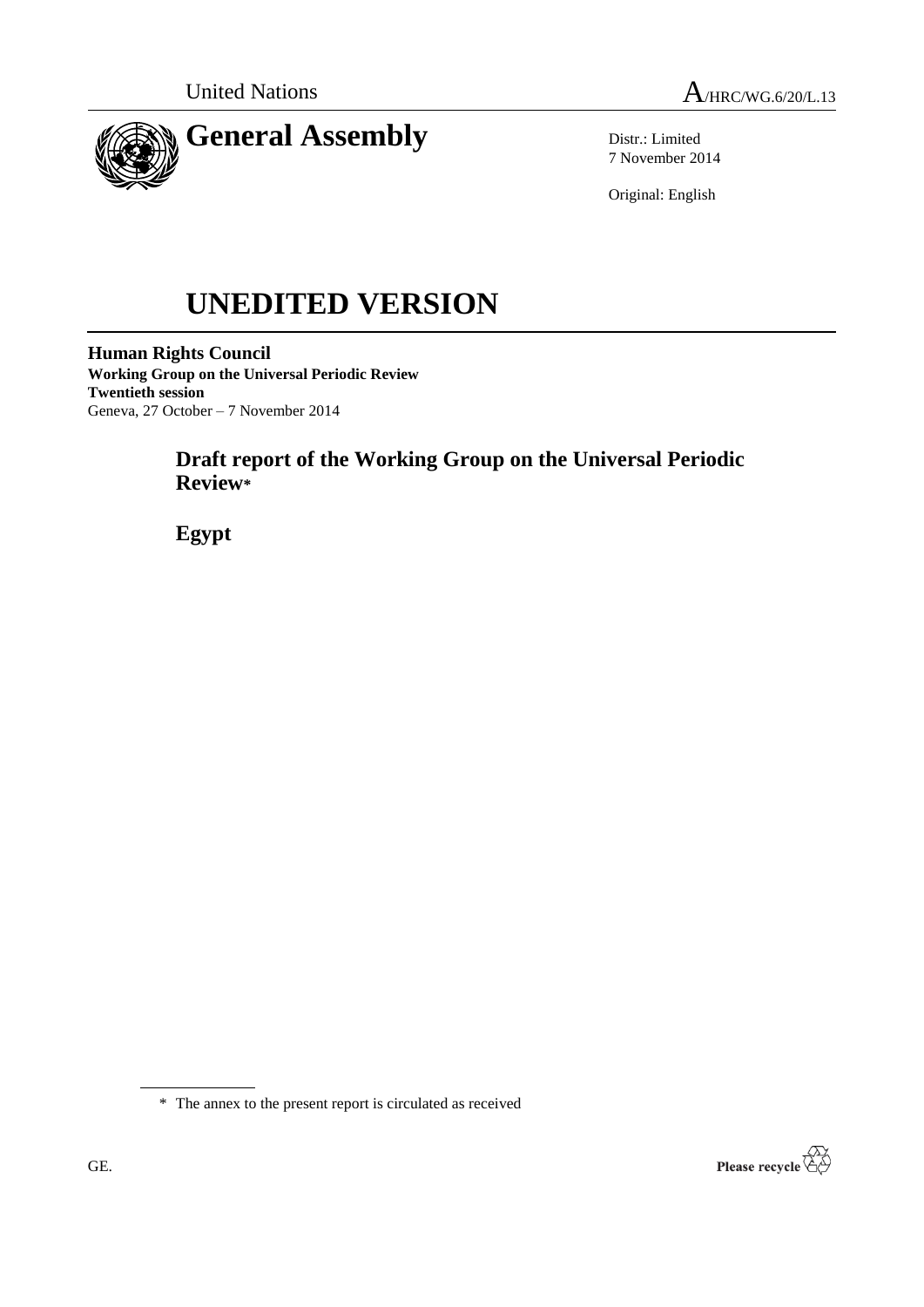## **A/HRC/WG.6/20/L13**

## Contents

|       |           | Paragraphs | Page            |
|-------|-----------|------------|-----------------|
|       |           | $1 - 4$    | 3               |
|       |           | $5 - 165$  | 3               |
|       | A.        | $5 - 33$   | $\mathcal{R}$   |
|       | <b>B.</b> | $34 - 165$ | 6               |
| H.    |           | 166-167    | 12 <sub>1</sub> |
| Annex |           |            |                 |
|       |           |            | 30              |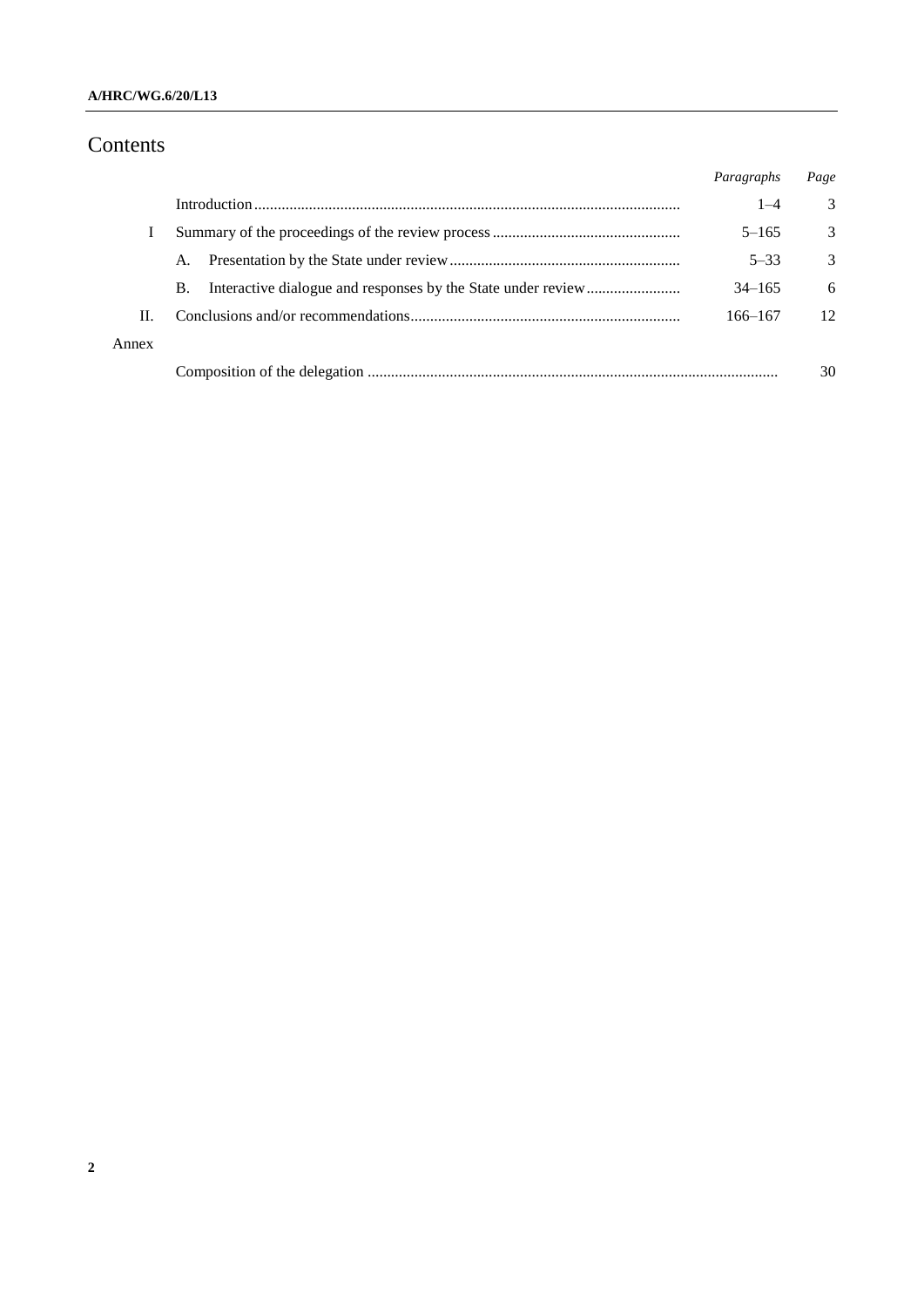## **Introduction**

1. The Working Group on the Universal Periodic Review (UPR), established in accordance with Human Rights Council resolution 5/1 of 18 June 2007, held its twentieth session from 27 October to 7 November 2014. The review of Egypt was held at the 15th meeting on 5 November 2014. The delegation of Egypt was headed by H.E. Judge Ibrahim El-Heneidy, Minister of Transitional Justice and Parliamentary Affairs. At its 18th meeting held on 7 November 2014, the Working Group adopted the report on Egypt.

2. On 15 January 2014, the Human Rights Council selected the following group of rapporteurs (troika) to facilitate the review of Egypt: Côte d'Ivoire, Montenegro, Saudi Arabia.

3. In accordance with paragraph 15 of the annex to resolution 5/1 and paragraph 5 of the annex to resolution 16/21, the following documents were issued for the review of Egypt:

(a) A national report submitted/written presentation made in accordance with paragraph 15 (a) (A/HRC/WG.6/20/EGY/1);

(b) A compilation prepared by OHCHR in accordance with paragraph 15 (b) (A/HRC/WG.6/20/EGY/2);

(c) A summary prepared by OHCHR in accordance with paragraph 15 (c) (A/HRC/WG.6/20/EGY/3).

4. A list of questions prepared in advance by Belgium, Czech Republic, Finland, Germany, Liechtenstein, Mexico, Netherlands, Norway, Slovenia, Spain, Sweden, Switzerland, The United Kingdom of Great Britain and Northern Ireland was transmitted to Egypt through the troika. These questions are available on the extranet of the UPR.

## **I. Summary of the proceedings of the review process**

#### **A. Presentation by the State under review**

5. The head of the delegation of Egypt, H.E. Ibrahim el-Heneidi, Minister of Transitional Justice and House of Representatives, expressed appreciation for the constructive role of the Universal Periodic Review mechanism. The preparation process for Egypt's second review provided a further opportunity for communication with national and public forces and civil society.

6. Since the first review of Egypt in 2010 the country has witnessed major political and social circumstances. In the past three years, Egypt passed through two popular revolutions that have transformed the political landscape. The driving force behind those revolutions was the protection of rights of Egyptian citizens and guaranteeing their freedoms. In this light, the demands of the Egyptian people have crossed the ceiling of the recommendations Egypt received and accepted during its 1st Review.

7. On 25 January 2011, Egypt witnessed a popular peaceful revolt against a ruling authority that has led the country to an atmosphere of political and social marginalisation. The new president elected in 2012 adopted a series of exclusionary policies and authoritarian practices, disseminate hate speech and incitement to violence, thus violating the rule of law and the rights of Egyptians.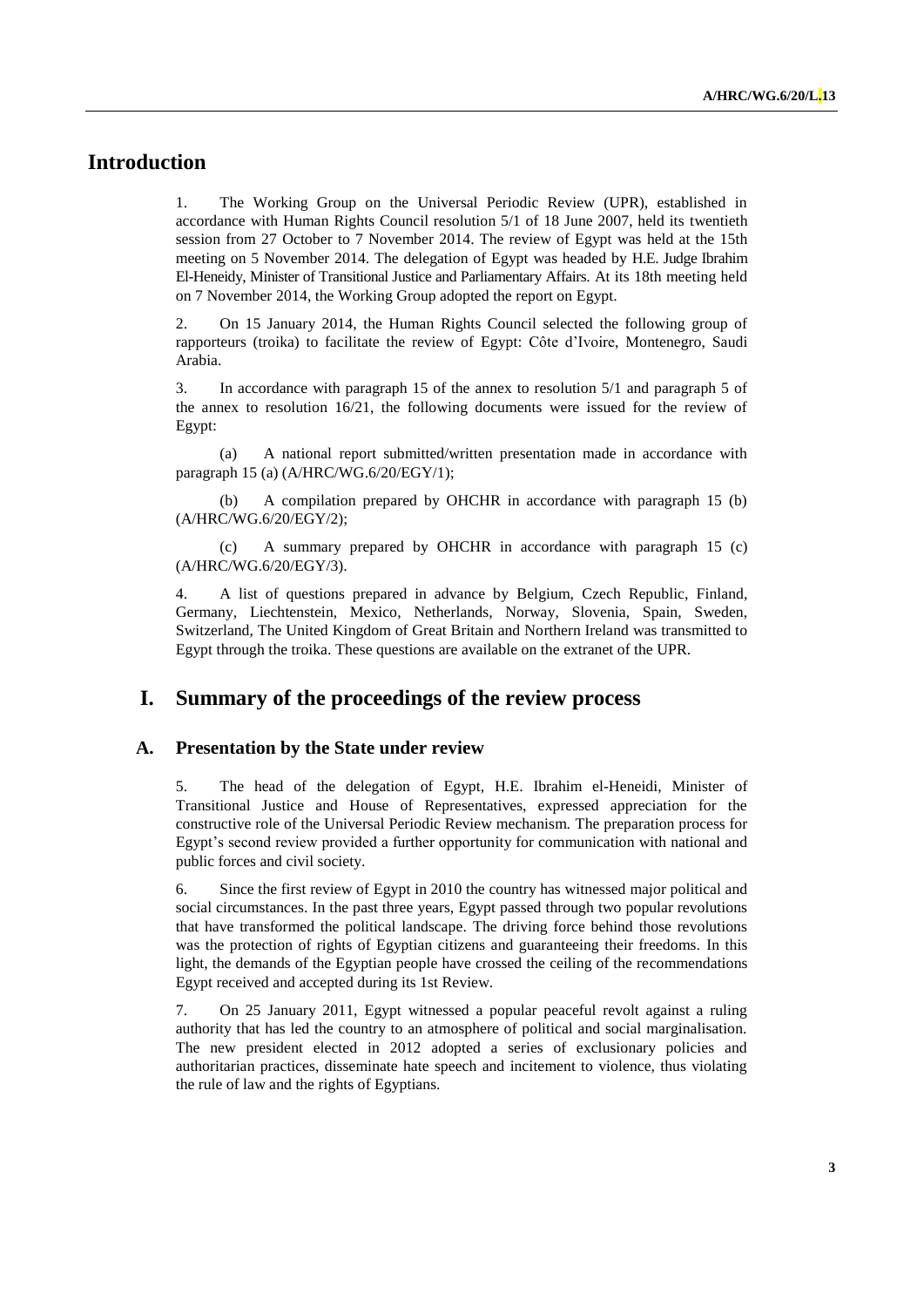8. The Egyptian people sprang up for another revolution on 30 June 2013, with the participation of about 30 million Egyptians. Political and popular forces agreed on a national road map that encompasses constitutional reform, presidential and parliamentary elections.

9. The Committee of the Fifty, formed comprising representatives of Egyptians from all walks of life, drafted a new amended constitution passed by a popular vote of 98,1 %, with an unprecedented participation by women. Presidential elections in May 2014 appointed a new President by a popular vote of over 96%. Preparations are also underway for holding parliamentary elections, the final step in the roadmap.

10. The Ministry of Transitional Justice and House of Representatives is responsible for all aspects relevant to human rights in Egypt. It observes types of violations and marginalisation and works on ensuring accountability and reparations to victims of violations.

11. In upholding the principle of accountability, the Egyptian President formed in 2013 an independent fact finding commission to investigate the acts of violence following the 30 June revolution. The commission has finalised its work and is on its way to submit its reports to the competent authorities.

12. Among the first of the President's decisions was the formation of a high committee for legislative reform tasked with a review of the legislative edifice in order to align it with the new constitution. The Committee has already prepared a number of draft laws addressing core human rights issues.

13. The 2014 Constitution in its Article 5 listed human rights among the foundations of the State's political system. It stipulates that discrimination and incitement to hatred are crimes with no statute of limitations. It further committed the state to achieve social justice. Citizenship, equality and equal opportunity form the basis of the relationship between the individual and the State. It has stipulated rights and freedoms unprecedented in previous Egyptian constitutional systems; it stipulates the right to peaceful strike and unleashed the freedom of belief. Personal freedom is ensured as a natural right, as well as the freedoms of movement, thought, opinion, artistic and literary creativity, press and publishing. The Constitution prohibits forced arbitrary displacement. It ensures the rights to form political parties, civil associations and organisations upon notification. The Constitution further dedicates several articles to address the rights of women, children, persons with disabilities, older persons and expatriates.

14. Egypt received in 2010 a total number of 165 recommendations. It accepted 119, and 25 were under implementation at the time of the review. Despite the pressing domestic issues, steps have been taken to implement the accepted recommendations as follows:

15. Holding of a number of inter-agency governmental consultations with civil society representatives to hear their views on the human rights situation.

16. The Government issued a number of decisions and laws since 2011 during the transitional period to implement its international legal obligations in the field of human rights. The most important ones include: tightening punishments for crimes of violence against women, establishing a health insurance system for women heads of families and children under the school-age, and regulating the right to public assembly and peaceful demonstrations.

17. The law regulating political parties was amended in 2011 to allow for the establishment of political parties upon notification. Political parties are not to be dissolved except upon a court order. Those regulations led to an upsurge in the number of registered political parties to up to 96 parties.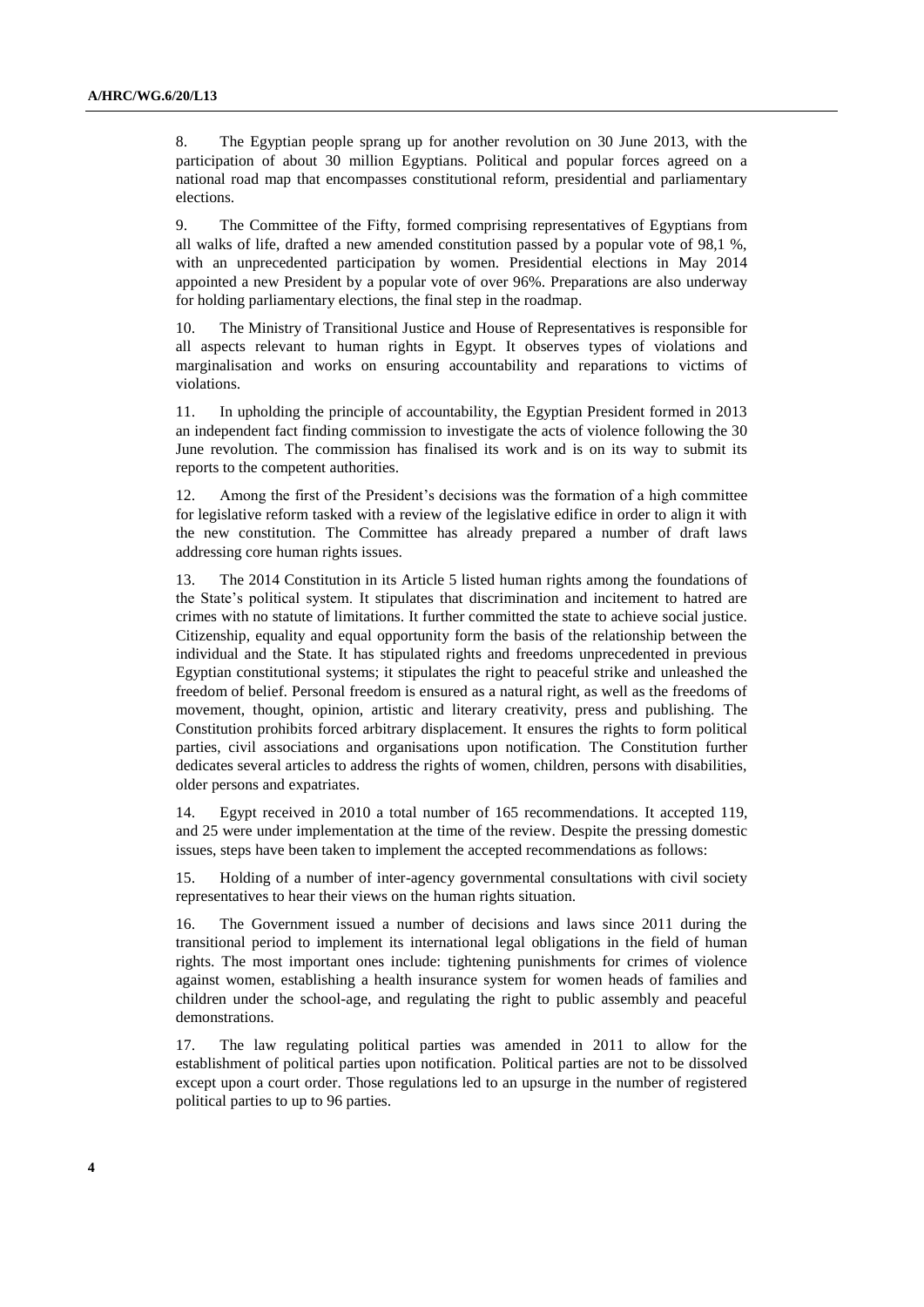18. The Al-Azhar and the Coptic Orthodox Church of Egypt launched the "House of the Egyptian Family" initiative to reinforce the values of citizenship for all. The House of the Egyptian Family launched, in cooperation with civil society partners, a campaign to restore 46 churches affected by acts of violence following the June 30 Revolution.

19. The Constitution and laws do not impose any limitations on the access of bloggers and the public to the internet. Presidents of national newspapers are appointed upon nominations from newspapers themselves. The ministry of information has been abolished. Steps are underway for establishing a Council for Media Regulation in accordance with the Constitution.

20. Since 2011, the Government has been involved in a review of Law no. 84 of 2002 regulating civil associations and non-governmental organizations. The total number of registered NGOs reaches around 47,000 thousand organizations, in comparison to 26,000 in 2010.

21. The Egyptian Constitution stipulates that "torture in all forms and types is a crime that is not subject to prescription…the State shall guarantee fair compensation for the victims of such violations". The Public Prosecution investigates all cases brought to its attention on claims of torture or harsh treatment. It is also responsible for surveillance of prisons and other places of detention and regularly undertakes surprise visits.

22. Despite the scale of violence and barbaric acts committed by terrorist organisations in Egypt and the Middle East, Egypt adheres firmly to ensure the highest possible guarantees for the respect for human rights. It has opted not to apply any exceptional measure while fighting terrorism, relying on the stipulations of the penal code that provide guarantees for citizens' rights. The draft anti-terrorism law, which encompasses all the guarantees compliant with United Nations standards, is ready for adoption.

23. The government has specified a minimum standard of living for those living in poverty and extreme poverty. The family social security pension has been raised by 50%.

24. Egypt designed a comprehensive housing strategy for the period 2012-2027 aiming to provide housing to limited-income families, women breadwinners, persons with disabilities, and others. A law on social housing has been issued.

25. A new ministry has been established responsible for civil development and slums, and another for small and medium-sized enterprises. National strategies to address unemployment and eradicate illiteracy are being implemented.

26. The law on the House of Representatives stipulates that at least 50% of electoral lists are women and that at least 50% of appointed representatives are women. Women government employees enjoy total equality with men.

27. In coordination with the National Council for Women, the government provided support to women living in poverty, with the aim of facilitating their access to state services. The government was also able to establish "women health centres" in most governorates.

28. Legal sanctions for harassment have been tightened amending the penal code in June 2014. The amendment includes, for the first time, a broad and detailed definition of sexual harassment. The Ministry of Interior provides centres for care and treatment of women victims of rape and those subjected to violence. A female police force has been assigned to deal with those cases.

29. The 2014 constitution includes unprecedented rights on the scope, level, and areas of protection for children in previous Egyptian constitutions, including for children with disabilities. The State provides all types of comprehensive care to children through care units across the country, nurseries, shelters, and alternative families.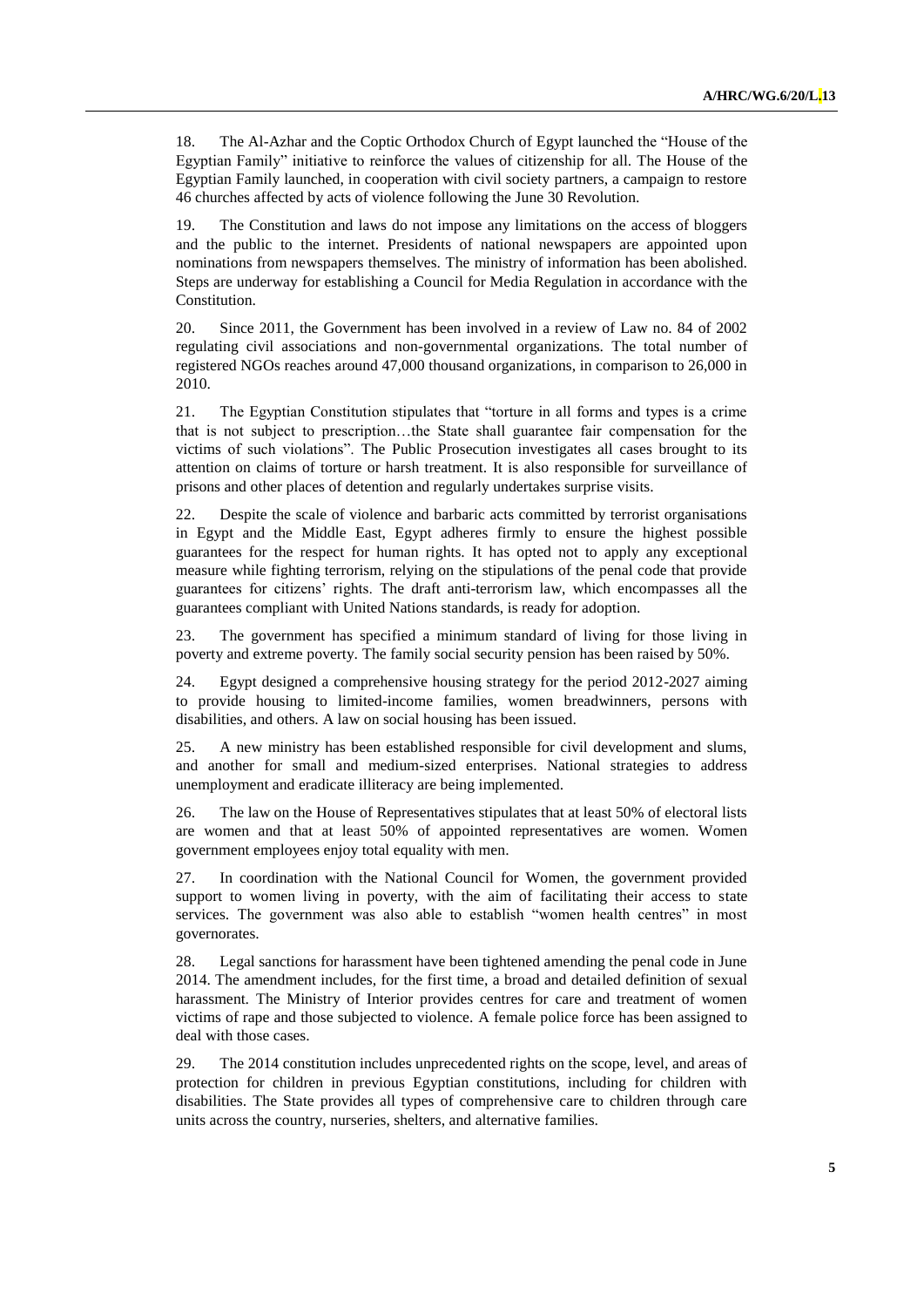30. The National Council for Persons with Disabilities was established in 2012, with supervisory and coordination roles. The Council was represented in the Committee of the Fifty, responsible for amending the Constitution. The new Law on the House of Representatives specified an appropriate representation of persons with disabilities in parliament. A database on persons with disabilities has been finalised in order to provide required care and services.

31. On 4 November 2014, Egypt submitted OHCHR a draft agreement for the establishment of a Regional Office for North Africa in Cairo.

32. Regarding cooperation with Council mechanisms, the government issued in March 2014 invitations to a number of Council mandate holders, including the special rapporteur on truth, justice, reconciliation, and guarantees of non-recurrence.

33. Education curricula include information on human rights and freedoms. International human rights law has become a standing subject in university curricula. The Government provides financial support to civil society organizations working in the field of human rights on awareness-raising and a new department on human rights and social communication has been established at the ministry of interior.

#### **B. Interactive dialogue and responses by the State under review**

34. During the interactive dialogue, 121 delegations made statements. Recommendations made during the dialogue are to be found in section II of the present report.

35. The Russian Federation welcomed the amended Constitution and efforts on interreligious dialogue.

36. Rwanda commended efforts on the rule of law and the development of a roadmap.

37. Saudi Arabia commended efforts to implement the road map.

38. Senegal welcomed the re-establishment of political stability and the amended Constitution.

39. Serbia encouraged continuing efforts for the protection of children's rights.

40. Sierra Leone encouraged ensuring free birth registration for all.

41. Singapore commended efforts to restore stability and noted steps to address violence against women.

42. Slovakia hoped for broader involvement by stakeholders in the national report of the next UPR.

43. Slovenia noted the ratification of the Palermo Protocol and the signing of the Rome Statute.

44. South Africa welcomed the enactment of legislation to meet international obligations.

45. South Sudan welcomed the implementation of the roadmap.

46. Spain recalled that terrorism should be combatted while respecting human rights.

47. Sri Lanka welcomed the bill to combat terrorism without prejudice to rights and freedoms.

48. The State of Palestine welcomed the establishment of the Ministry of Transitional Justice.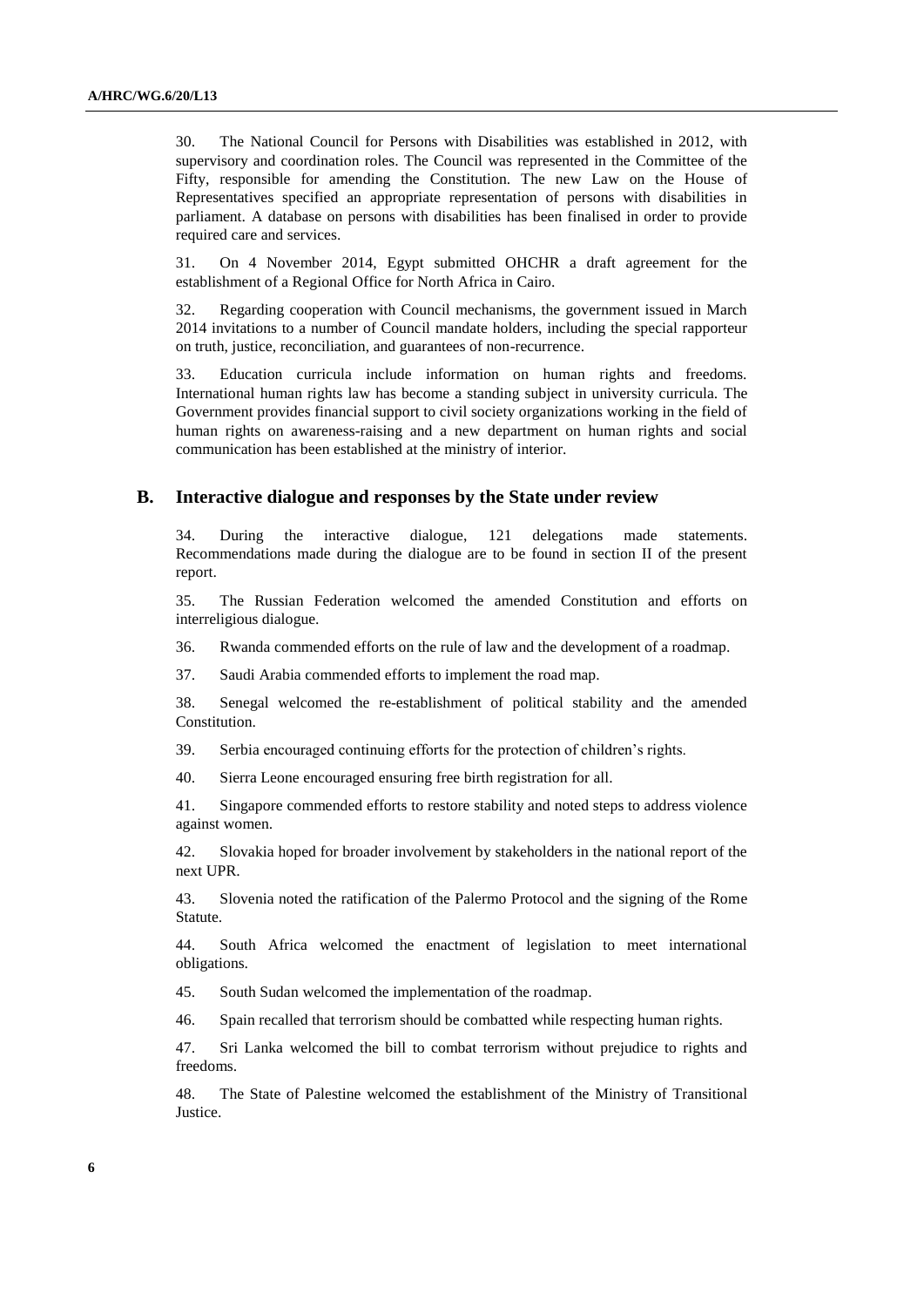49. Sudan welcomed initiatives to strengthen the values of citizenship and spreading tolerance.

50. Sweden expressed concern about legislation targeting NGOs, human rights activists and journalists.

51. The Czech Republic welcomed the delegation.

52. Tajikistan welcomed the inclusion of a section on human rights in the amended Constitution.

53. Thailand commended recognition in the Constitution of civil, political, economic, social and cultural rights.

54. Togo welcomed the reinstatement of constitutional order and initiatives for national reconciliation.

55. Tunisia encouraged efforts on violence against women and to prohibit corporal punishment of children.

56. Turkey regretted that the Assembly Law was used to stifle political opposition.

57. Turkmenistan commended strategies to tackle unemployment and provide housing.

58. Ukraine welcomed cooperation with OHCHR and steps to ensure that Egyptians abroad could vote.

59. The United Arab Emirates stressed that Egypt is on the right path for consolidating the rule of law.

60. The United Kingdom of Great Britain and Northern Ireland expressed concern about mass trials and trial irregularities.

61. The United States of America expressed concern about violations of fundamental freedoms.

62. Uruguay encouraged Egypt to ensure that human rights defenders could work effectively.

63. Uzbekistan commended cooperation with human rights mechanisms.

64. Argentina welcomed efforts to provide decent housing.

65. Viet Nam noted efforts to empower women and combat human trafficking and terrorism.

66. Yemen commended the pursuit of a policy of transitional justice.

67. Zimbabwe commended measures to safeguard economic, social and cultural rights, particularly on illiteracy.

68. Afghanistan applauded Egypt's willingness to host an OHCHR regional office.

69. Algeria welcomed measures to support economic, social and cultural rights.

70. Angola commended progress in economic, social and cultural rights, particularly regarding housing.

71. The Bolivarian Republic of Venezuela commended improvements to social protection programmes.

72. Armenia welcomed the promotion of dialogue between religions and protection of children's rights.

73. Australia welcomed commitment to building a democratic rules-based society.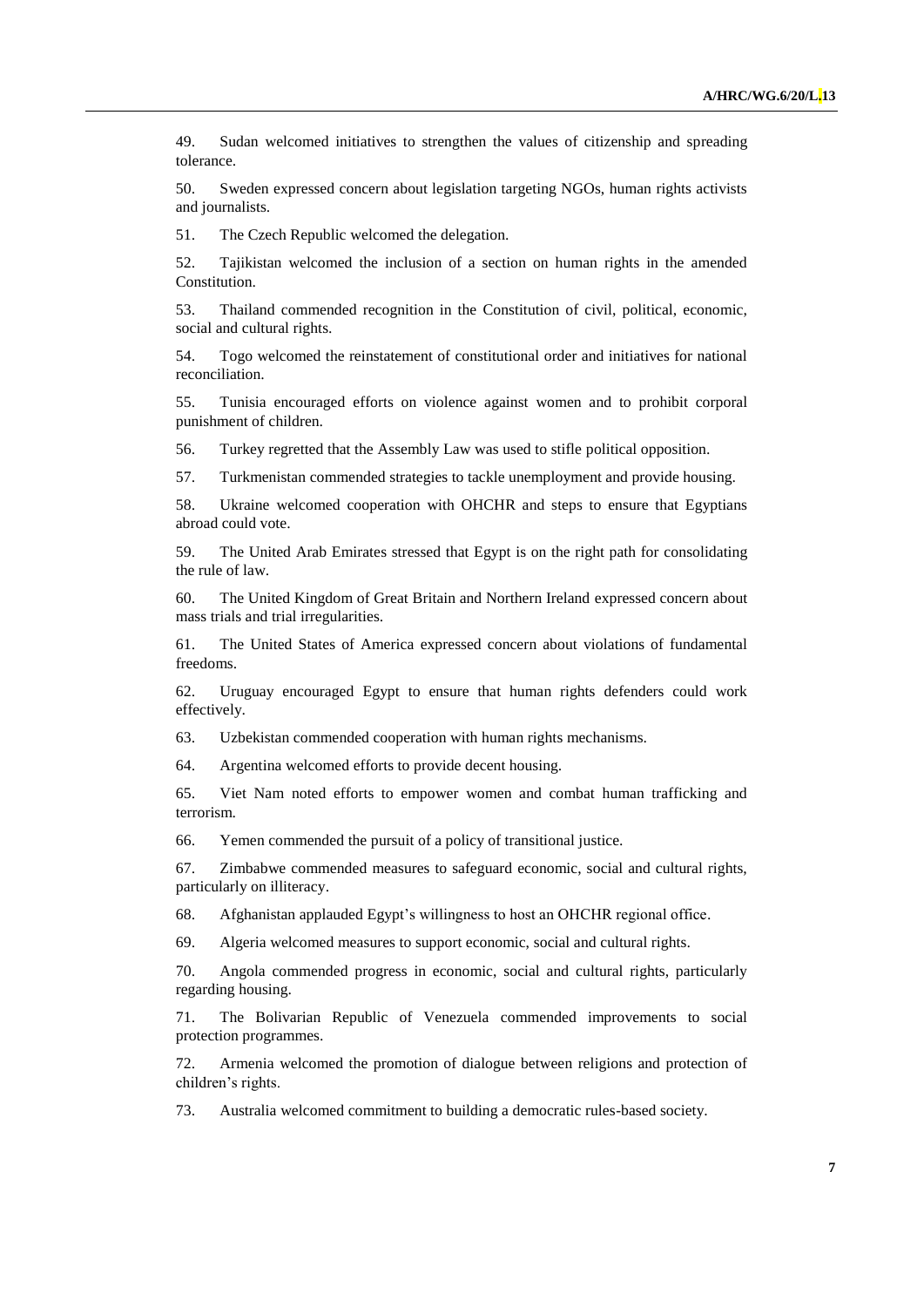74. Austria expressed concern regarding restrictions to freedom of assembly and excessive use of force.

75. Azerbaijan commended efforts to promote dialogue between religions.

76. Bahrain commended the new Constitution and the legislation adopted in compliance with international obligations.

77. Bangladesh commended legislation ensuring gender equality and action on health care.

78. Belarus noted Egypt's success in implementing the recommendations of the first cycle.

79. Minister Tellawy of the Egyptian delegation explained that Egyptian women played a crucial role during transitional phases, noting that the Constitution of 2014 refers women rights in some 20 Articles. This includes; women rights to hold leadership positions; equality at the work place; protection from violence and provision of financial, social, health support to vulnerable and poor women. Since June 2013, additional measures have been adopted to ensure that women are protected in law and practice. Notably, Egypt is about to adopt a new law on VAW, has criminalised VAW in the penal code; is considering the adoption of a national strategy on VAW; has established a special unit at the Ministry of Interior to deal with issues related to VAW; has created a Hot line for complains and further set-up some 32 different units to ensure gender equality in the workplace. A number of national programmes were also developed to fight women illiteracy, and facilitate their integration in the work market. It has also criminalised genital mutilation. Despite these actions, women still suffer several challenges, particularly the social culture that was negatively reinforced during the time of the Muslim Brotherhood's rule where they wanted to change or to abolish many legislations in favour of women. Egyptian women expected international support during this difficult time but on the contrary several countries supported the Muslim Brotherhood.

80. Ambassador Hisham Badr noted that engagement with the civil society is a key pillar in the political and social transitional process, and that the civil society is a natural partner for the Government. There are 47000 NGOs in Egypt, working without any interference or restrictions. Freedom of Assembly and Association are enshrined in the new Constitution. It stipulates for the establishment of NGOs by notification and forbids intervention in their affairs, and confines their dissolve to a court order. A new Association law - to be adopted by the Parliament - is being discussed with civil society organisations (800 consulted so far). On 26 October, the Ministry of Social Affairs announced that it will facilitate the registration process of unregistered NGOs. The High Committee on legislative reforms is currently studying a number of laws including inter-alia; TJ law, law on the Statute of the NCHR, establishment of a high commission for equality, definition of torture in line with CAT, electoral law, draft law on syndicate etc.

81. Belgium encouraged Egypt to continue strengthening its Constitution to provide greater protection.

82. Bhutan commended parliamentary elections and measures to protect women.

83. The Plurinational State of Bolivia noted Egypt's strategies on housing and to combat unemployment.

84. Bosnia and Herzegovina commended the creation of the Ministry of Transitional Justice.

85. Botswana commended progress regarding the rights of women, human trafficking and legislative reform.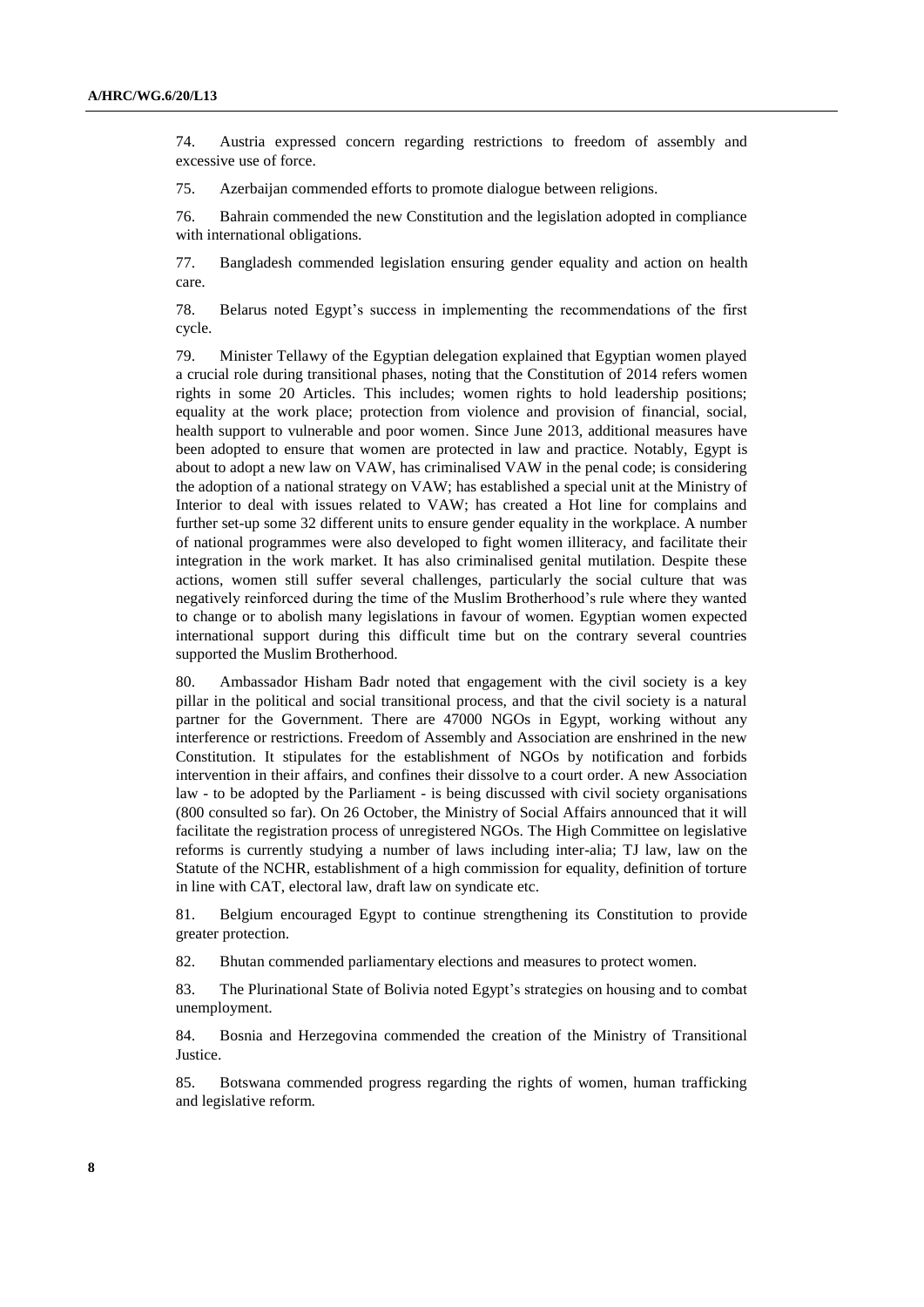86. Brazil asked regarding Egypt's intention to ratify the Rome Statute and the optional protocols to ICCPR.

87. Brunei Darussalam commended initiatives on education, especially to eradicate illiteracy.

88. Burkina Faso commended Egypt's efforts, particularly to protect civil and political rights.

89. Burundi commended Egypt's policy to provide human rights education at all levels.

90. Cabo Verde commended the process to align legislation with the Constitution and international standards.

91. The Central African Republic welcomed Egypt's return to constitutional order and implementation of a social policy.

92. Chile was pleased that Egypt was considering withdrawing reservations to international human rights instruments.

93. China welcomed measures regarding employment, the rights of women, children, refugees and migrants.

94. The Congo commended cooperation with the different UN mechanisms and programmes on human rights.

95. Costa Rica commended efforts on illiteracy and to promote women's participation in the political sphere.

96. Côte d'Ivoire commended ratification of several international human rights instruments.

97. Croatia encouraged Egypt to implement the human rights provisions enshrined in the Constitution.

98. Cuba hailed the new Constitution as a qualitative change conducive to improving the human rights situation.

99. Cyprus welcomed measures to safeguard the rights of women, children and religious minorities.

100. Switzerland noted that Egypt had experienced a difficult period in the previous four years.

101. The Democratic People's Republic of Korea commended progress in the empowerment of women.

102. The Democratic Republic of the Congo welcomed the lifting of the state of emergency.

103. Denmark expressed concern regarding alleged torture and ill-treatment by security forces.

104. Djibouti appreciated the participatory process undertaken in the drafting of the National report.

105. Equatorial Guinea welcomed the adoption of the amended Constitution.

106. Eritrea noted the Egypt's efforts to protect human rights.

107. Estonia encouraged Egypt to extend a standing invitation to special procedures.

108. Ethiopia welcomed laws to combat violence against women and corruption.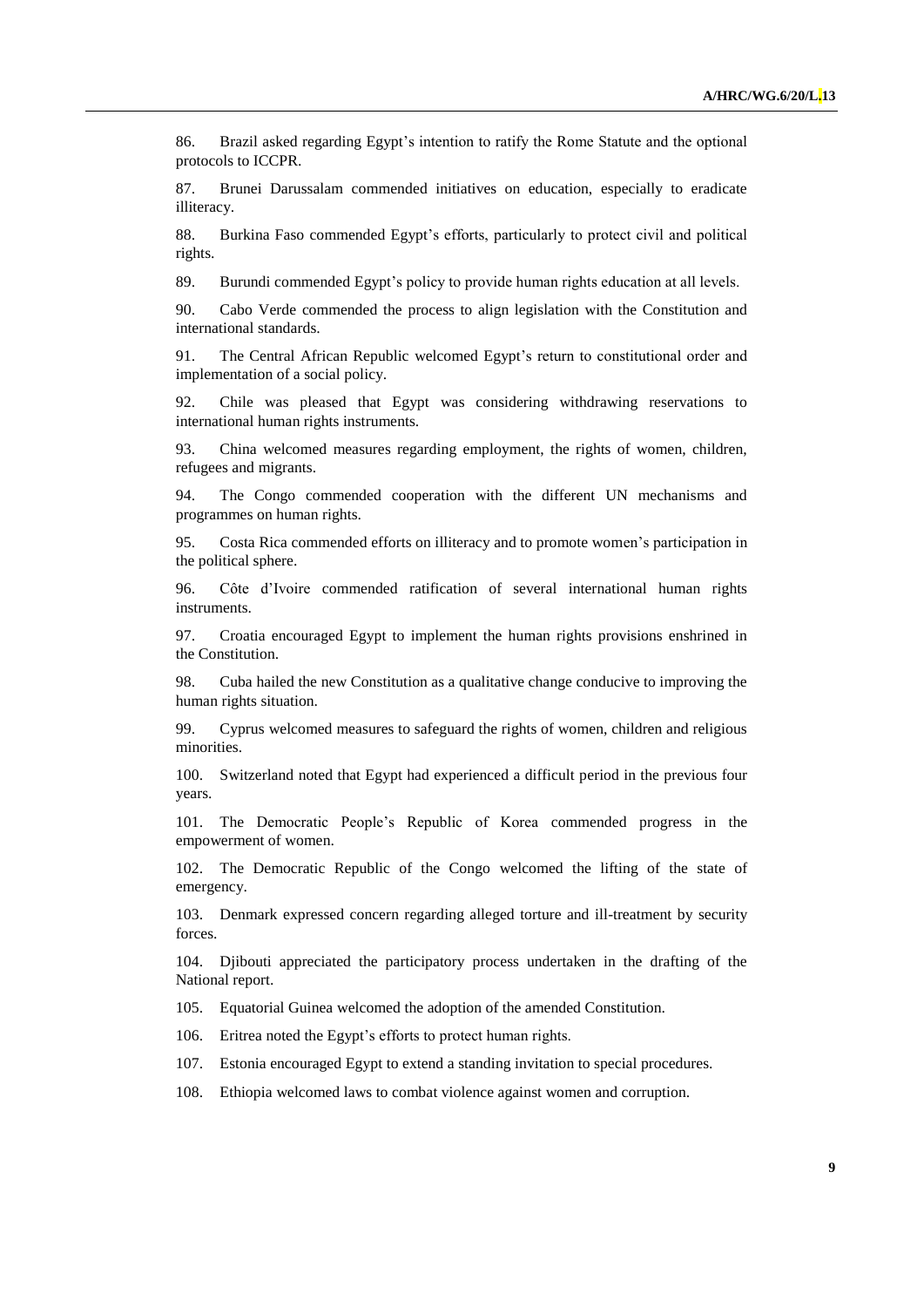109. Finland expressed concern about the treatment of civil society and human rights organizations.

110. France welcomed the importance afforded to fundamental freedoms in the amended Constitution.

111. Gabon commended measures to tackle illiteracy and provide adequate housing.

112. Germany asked how ill-treatment in detention was prevented and how due process was ensured.

113. Ghana commended the People's Assembly Act allocating seats in the Assembly to women.

114. Greece asked for information on the public consultation for the bill on NGOs.

115. Hungary noted developments regarding gender equality and due process.

116. Iceland welcomed the provision in the amended Constitution combating violence against women.

117. The Egyptian delegation stated, regarding arrest of protesters, that the right to protest is enshrined in Article 73 of the constitution. A protest law was adopted in November 2013 in compliance with Art 19 of the ICCPR. Decisions to arrest, detain and further convict protesters are handed over by ordinary courts in line with national legislations and after thorough investigations. Those arrested have either not notified relevant authorities of their intended demonstration or used violence. The protest law is being reviewed by the Constitutional court. Defenders were sentenced for committing offenses punishable under the penal code and are entitled to appeal. No one is detained for his/her opinion or freedom of expression. The General Prosecutor is currently investigating the events of July and August 2013. Findings will be released as soon as the investigations are over.

118. Death penalty is restricted to the very serious crimes and after consultation with the Mufti, and in all cases with referral to the Court of Cassation. The President is entitled to pardon.

119. Torture: There is no torture in prisons and the national authorities, along with the National Council for Human Rights, are overseeing places of detention and interrogation centres as to ensure the proper conditions to all prisoners. All alleged complaints of torture and ill treatment are investigated and perpetrators are brought to Justice. Torture is a punishable crime.

120. India appreciated steps towards democracy and adequate representation of women in parliament.

121. Indonesia appreciated efforts to eradicate illiteracy and strengthen links with civil society.

122. The Islamic Republic of Iran commended Egypt's participation in the UPR process.

123. Iraq commended the establishment of the Committee for institutional reform.

124. Ireland called for the implementation of the rights set out in the Constitution.

125. Israel recognized counter-terrorism efforts and expressed concern about violence in Egypt's Sinai Peninsula.

126. Italy urged Egypt to review mass death sentences and ensure defendants receive fair trials.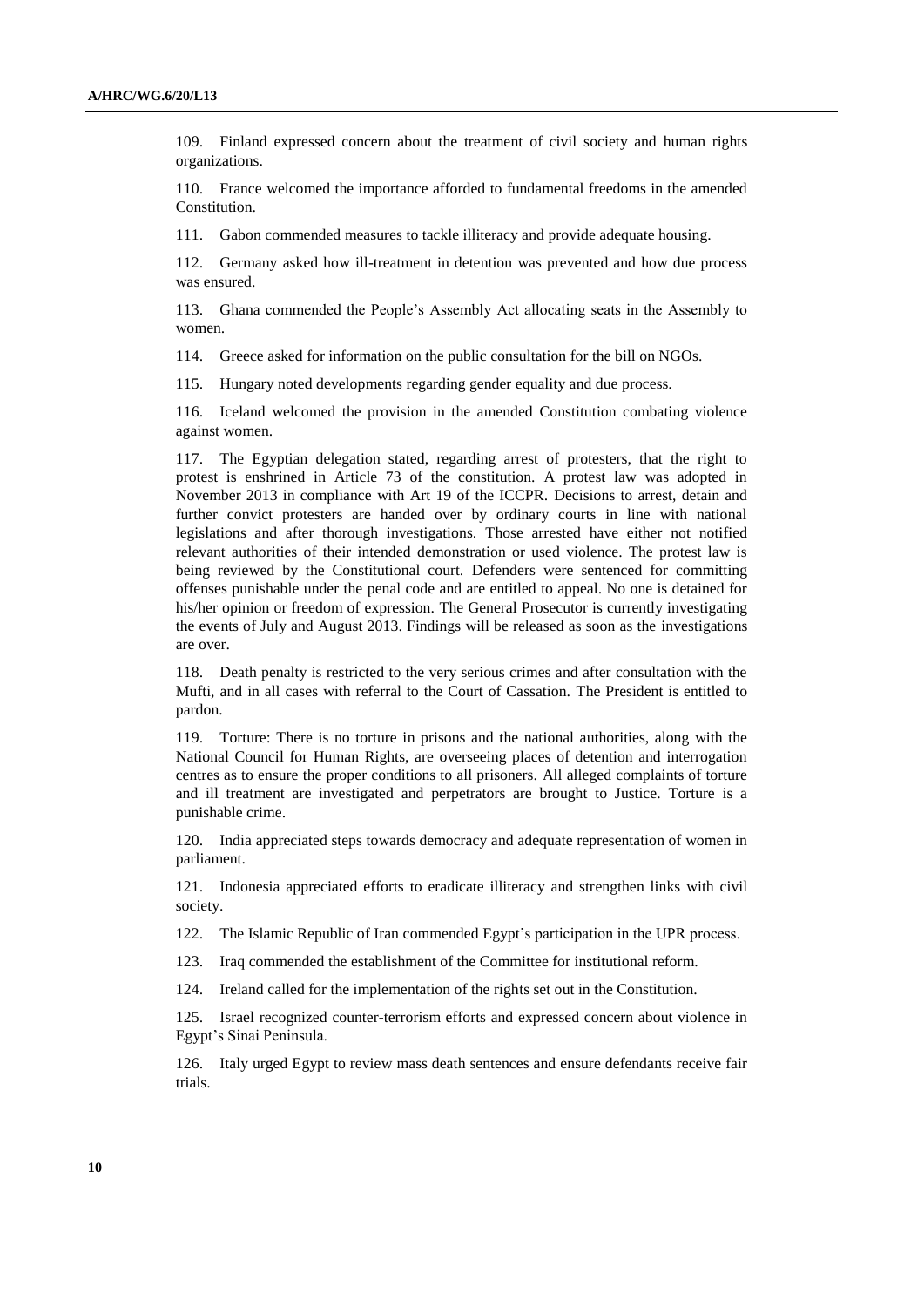127. Japan noted political normalization and the Constitution's protection measures for women and children.

128. Jordan welcomed the amended Constitution, which enshrines new rights and freedoms.

129. Kazakhstan welcomed the adoption of the new Constitution and hoped it would be followed by concrete steps.

130. Kuwait commended the inclusion of human rights guarantees in the amended Constitution.

131. The Lao People's Democratic Republic commended efforts with regard to unemployment and housing.

132. Latvia noted Egypt's amended Constitution that contained extensive human rights guarantees.

133. Lebanon commended the constitutional provisions concerning freedom of belief and women's rights.

134. Lesotho commended achievements in the socio-economic, civil and political spheres.

135. Lithuania commended the improved human rights guarantees in Egypt's amended Constitution.

136. Luxembourg reiterated its support for Egypt's transitional process.

137. Malaysia recognized efforts to restore political stability but was concerned by discontent.

138. Canada commended Egypt's amended Constitution and efforts to move towards democracy.

139. Mali was pleased with cooperation with procedures and mechanisms promoting human rights.

140. Mauritania welcomed Egypt's willingness to host the OHCHR North Africa Regional Office.

141. Mexico noted Egypt's adoption of a law promoting gender parity in parliament and presidential appointments.

142. Montenegro was concerned by mass death sentences and doubted that such sentences could have positive results.

143. Morocco commended harsher penalties for violence against women and promotion of dialogue between religions.

144. Mozambique commended cooperation with the Special Rapporteur on trafficking in persons.

145. Myanmar noted legislative and administrative measures to empower women and persons with disabilities.

146. Namibia commended the implementation of recommendations made during the previous UPR.

147. The Netherlands expressed concern at the shrinking space for civil society.

148. Nicaragua welcomed changes aimed at promoting human rights and the rule of law.

149. The Niger commended strategies to promote the best interests of the child.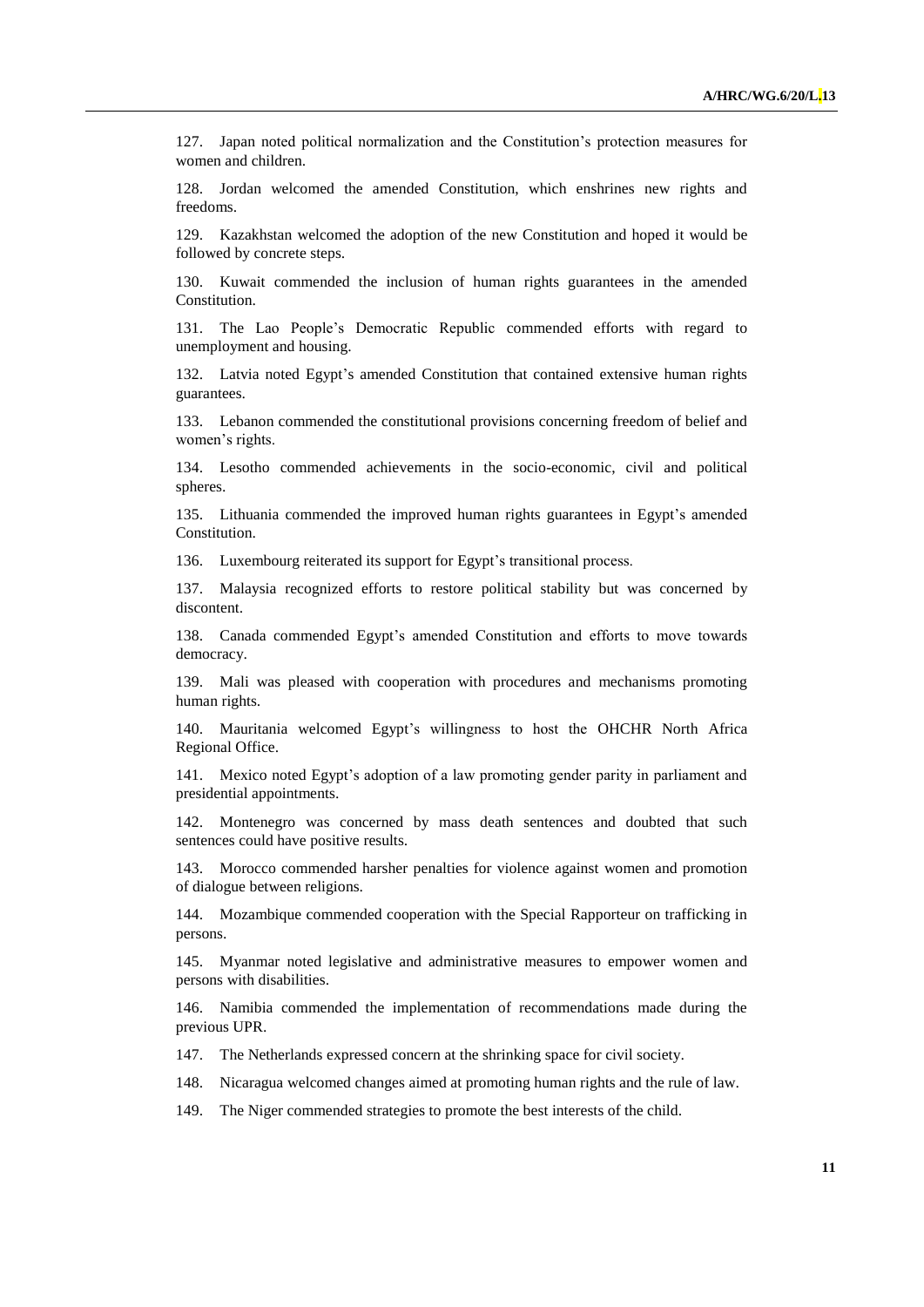150. Nigeria called for continued action to guarantee freedom of expression, association and assembly.

151. Norway called for the speedy implementation of the new Constitution in law and in practice.

152. Oman welcomed the constitutional provision requiring Egypt to abide by its international obligations.

153. Pakistan noted efforts to promote women's rights through empowerment, social services and action against discrimination.

154. Paraguay requested information on action taken to eliminate forced and early marriage.

155. The Philippines recognized progress and urged Egypt to take into consideration concerns of civil society.

156. Portugal encouraged Egypt to ensure protection of fundamental rights.

157. Qatar emphasized the importance of aligning national legislation with the provisions of the Constitution.

158. The Republic of Korea commended Egypt's implementation of the road map.

159. Romania encouraged Egypt to press ahead with the major changes introduced since the 2011 revolution.

160. Maldives called for the implementation of constitutional amendments, including combating discrimination against women.

161. The Egyptian delegation stated that despite the deteriorating security situation because of terrorism (517 policemen killed so far), Egypt has not taken any exceptional measures. For instance it did not adopt a law on terrorism.

162. Accountability: The Egyptian authorities are fully committed that the principles of accountability and the rule of law. All human rights violations alleged complaints and crimes are investigated, so as to ensure that perpetrators are brought to justice. A code of conduct for police officers has been adopted.

163. All trials are undergone according to due process and international norms of fair trials.

164. Death Penalty: There is no international consensus on the abolition of DP. ICCPR does not prohibit DP but set conditions for applying. Egypt respects and complies with all restrictions on DP and ensures due process. DP is preserved in around 50 countries. Those countries send correspondence every year to the UNSG stressing their need to preserve DP given their cultural, political and legal specificities.

165. Egypt is considering ratifying additional international treaties.

## **II. Conclusions and/or recommendations**

166. **The following recommendations will be examined by Egypt which will provide responses in due time, but no later than the 28 th session of the Human Rights Council in March 2015:**

Conclusions and recommendations will not be edited.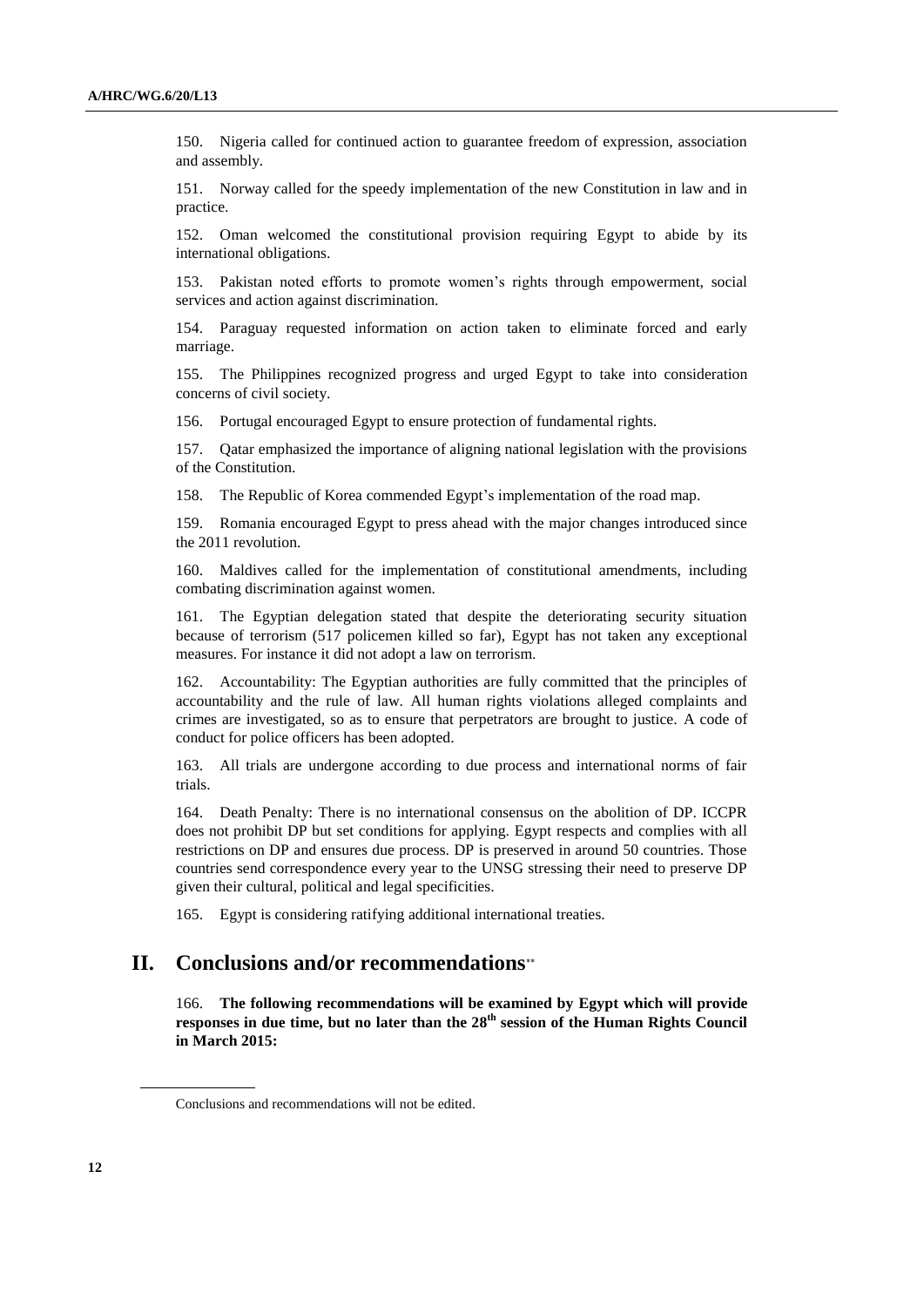166.1. **Sign the Second Optional Protocol to the ICCPR (Turkey);**

166.2. **Consider ratifying the Second Optional Protocol to the ICCPR aiming at the abolition of the death penalty (Rwanda);**

166.3. **Ratify ICCPR-OP2 and abolish the death penalty (Portugal);**

166.4. **Ratify OP2 of the ICCPR (Sierra Leone); (Chile);** 

166.5. **Consider ratifying the Optional Protocol to the Convention against Torture (Gabon);** 

166.6. **Ratify the Rome Statute of the ICC (Chile); (Estonia); (Slovenia); (Tunisia); (Uruguay);** 

166.7. **Ratify the OP-CAT; (Chile); (Czech Republic); (Sierra Leone); (Switzerland); (Togo); (Tunisia);** 

166.8. **Ratify the Optional Protocol to CAT (Austria);**

166.9. **Withdraw its reservations to CAT (arts. 21 and 22) and** r**atify OP-CAT without reservations (Portugal);**

166.10. **Ratify ICPPED (Sierra Leone); (Togo); (Tunisia);** 

166.11. **Ratify ICPPED (Portugal);**

166.12. **Ratify the Optional Protocol to the International Covenant on Economic, Social and Cultural Rights (Chile); (Gabon); (Niger); (Uruguay);** 

166.13. **Ratify the Optional Protocol to the Convention on the Rights of Persons with Disabilities (Niger);**

166.14. **Review and withdraw reservation to articles 2 and 16 of CEDAW (Slovenia);**

166.15. **Withdraw its reservations to CEDAW and ratify the Optional Protocol to CEDAW (Ghana);**

166.16. **Consider the withdrawal of reservations to CEDAW Convention (Latvia);**

166.17. **Consider withdrawing its reservations on the CEDAW articles 2 and 16 , accede to the OP-CEDAW and consider taking the requisite measures as the upper guardian of its citizen's rights, freedoms and interests by eliminating all forms of discrimination against women in decision making and public life (Namibia);**

166.18. **Review the personal status legislation and the Penal Code in order to modify or delete articles that discriminate against women, to comply with the Constitution, as well as international law, and work to lift the reservation on article 16 of CEDAW (Sweden);**

166.19. **Strengthen measures, including the adoption of necessary legislation to give effect to the rights enshrined in the ICCPR (South Africa);** 

166.20. **Continue to ensure its compliance with its human rights obligations especially those enshrined in ICCPR and other human rights agreements to which it is a state party (Philippines);**

166.21. **Continue efforts to harmonize national legislation with international norms (Sudan);**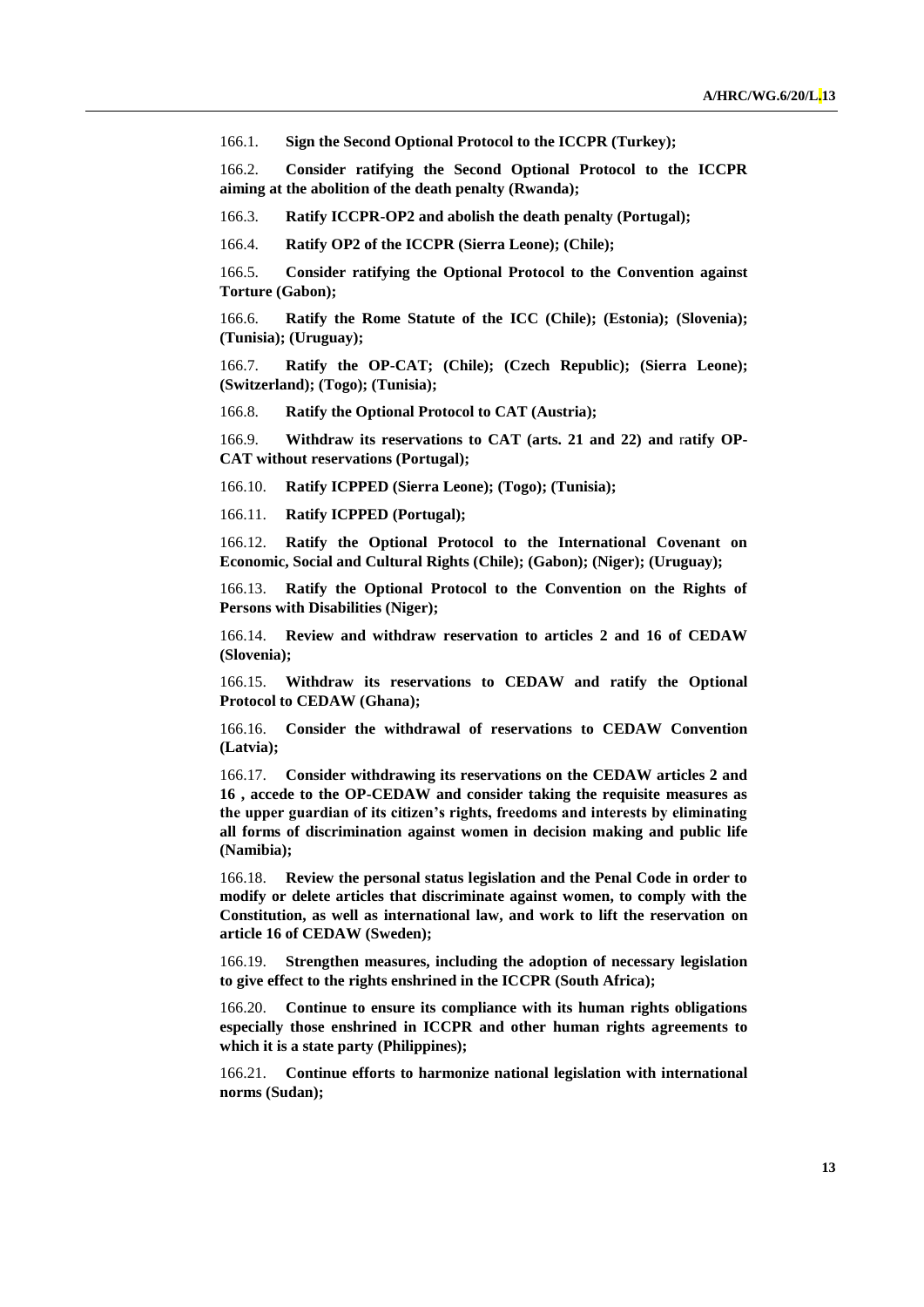166.22. **Adapt global human rights conventions in consonance with domestic statutes (Nigeria);**

166.23. **Promote the process of revising her current laws with a view to ensuring their conformity with the new Constitution and to better protecting and promoting human rights (Viet Nam);**

166.24. **Continue to work for the adoption of appropriate legal frameworks for the implementation of the guarantees foreseen by the new Constitution regarding human rights and fundamental freedoms (Angola);**

166.25. **Continue the process of legislative review to promote and protect all human rights (India);**

166.26. **Continue to take measures to strengthen the institutional and legal framework for the protection of human rights (Uzbekistan);**

166.27. **Take steps to establish a National Human Rights Institution in full compliance with the Paris Principles (Ghana);**

166.28. **Maintain its efforts towards strengthening the national institutions working in the area of the protection and promotion of human rights (Iran (Islamic Republic of));**

166.29. **Establish a national rapporteur's office dedicated to implementing and coordinating policies and programmes (Israel);**

166.30. **Continue efforts to promote good governance, political dialogue and actions in favour of peace (Senegal);**

166.31. **Apply the roadmap on political rights through the holding of legislative elections (Sudan);**

166.32. **Pursue efforts to promote and protect human rights (Algeria);**

166.33. **Continue further improvement of the protection and promotion of human rights in the country (Azerbaijan);**

166.34. **Continue together finding the path back to the place where the full respect for human rights can be found (Malaysia);**

166.35. **Consider developing Human Rights Indicators, as suggested by OHCHR, as a fundamental tool for the realization of human rights (Portugal);**

166.36. **Continue to implement voluntary pledges and commitments towards the promotion and protection of human rights and fundamental freedoms (Qatar);**

166.37. **Continuing efforts aimed at promoting awareness of the culture of human rights in the society (South Sudan);** 

166.38. **Pursue its cooperation with national councils and civil society organizations (Equatorial Guinea);** 

166.39. **Continue strengthening frameworks of cooperation between law enforcement apparatuses and civil society, in order to have further meaningful dialogue to address all relevant human rights challenges in the country (Indonesia);**

166.40. **Take further steps to ensure the promotion of the values of tolerance, dialogue and mutual understanding at the local level (Kazakhstan);**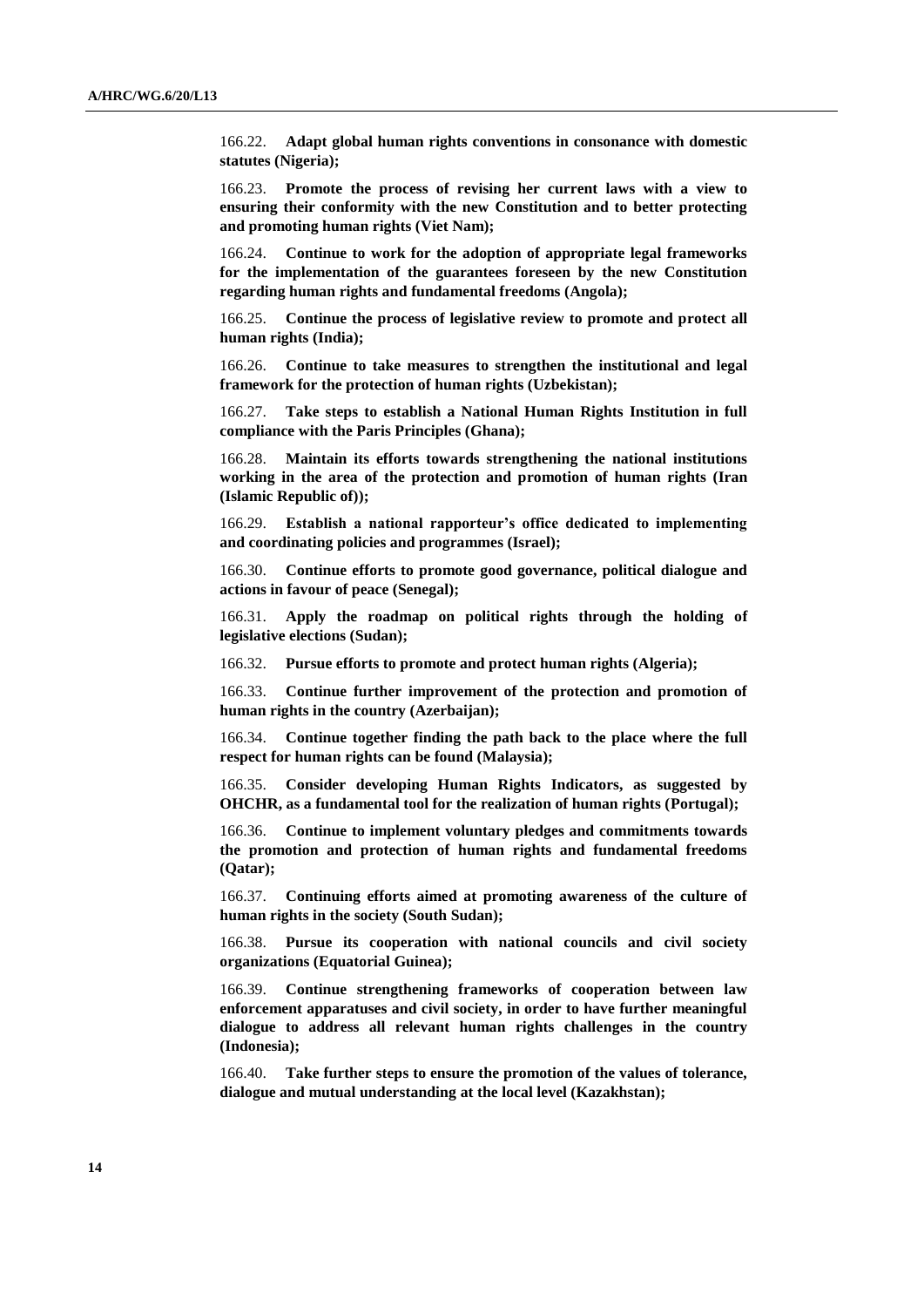166.41. **Promote dialogue between all sides to foster understanding and unity (Malaysia);**

166.42. **Continue to promote and enhance interaction and dialogue between the competent national authorities and the civil society organizations; (Cyprus);**

166.43. **Continue to adopt legal and administrative measures to combat corruption (Russian Federation);**

166.44. **Continue the efforts to combat corruption in the framework of legislative, administrative and political reform programmes (Saudi Arabia);**

166.45. **Promote the right to development through, inter alia, enhancing national efforts aimed at combating corruption (South Sudan);**

166.46. **Bring domestic legislation in line with international norms in the fight against corruption (Bahrain);**

166.47. **Take measures towards greater harmonization between national legislation and the UN Convention against Corruption (Bolivia (Plurinational State of));**

166.48. **Continue ensuring that national efforts aimed at combating corruption include the consolidation of the principles of transparency and accountability (Bosnia and Herzegovina);**

166.49. **Continue its efforts to combat corruption, including through a framework of legislative and administrative reforms (Cuba);**

166.50. **Continue policy to empower women and children (Algeria);**

166.51. **Continue to implement measures towards the rights of youth and encourage voluntary initiatives and charity work for the promotion of these rights (Saudi Arabia);**

166.52. **Continue the implementation of measures aimed at promoting the enjoyment of human rights by youth (Sri Lanka);**

166.53. **Expand social programs for the promotion of youth employment (Uzbekistan);**

166.54. **Make more efforts to create job opportunities for youth by taking the necessary measures (Oman);**

166.55. **Continue the promotion and protection of children's rights (Armenia);**

166.56. **Strengthen and coordinate the efforts of all institutions at the national level to ensure the protection of the Egyptian Diaspora (Iraq);**

166.57. **Submit overdue reports to the relevant Treaty Bodies (Sierra Leone);**

166.58. **Submit its reports to the Human Rights Committee and Committee against Torture (Ghana);**

166.59. **Speed up the establishment process of a regional office of the OHCHR in Cairo (Tunisia);**

166.60. **Extend a permanent invitation to all special procedures mandate holders (Tunisia); (Turkey);**

166.61. **Issue standing invitation to all Special Procedures (Ghana);**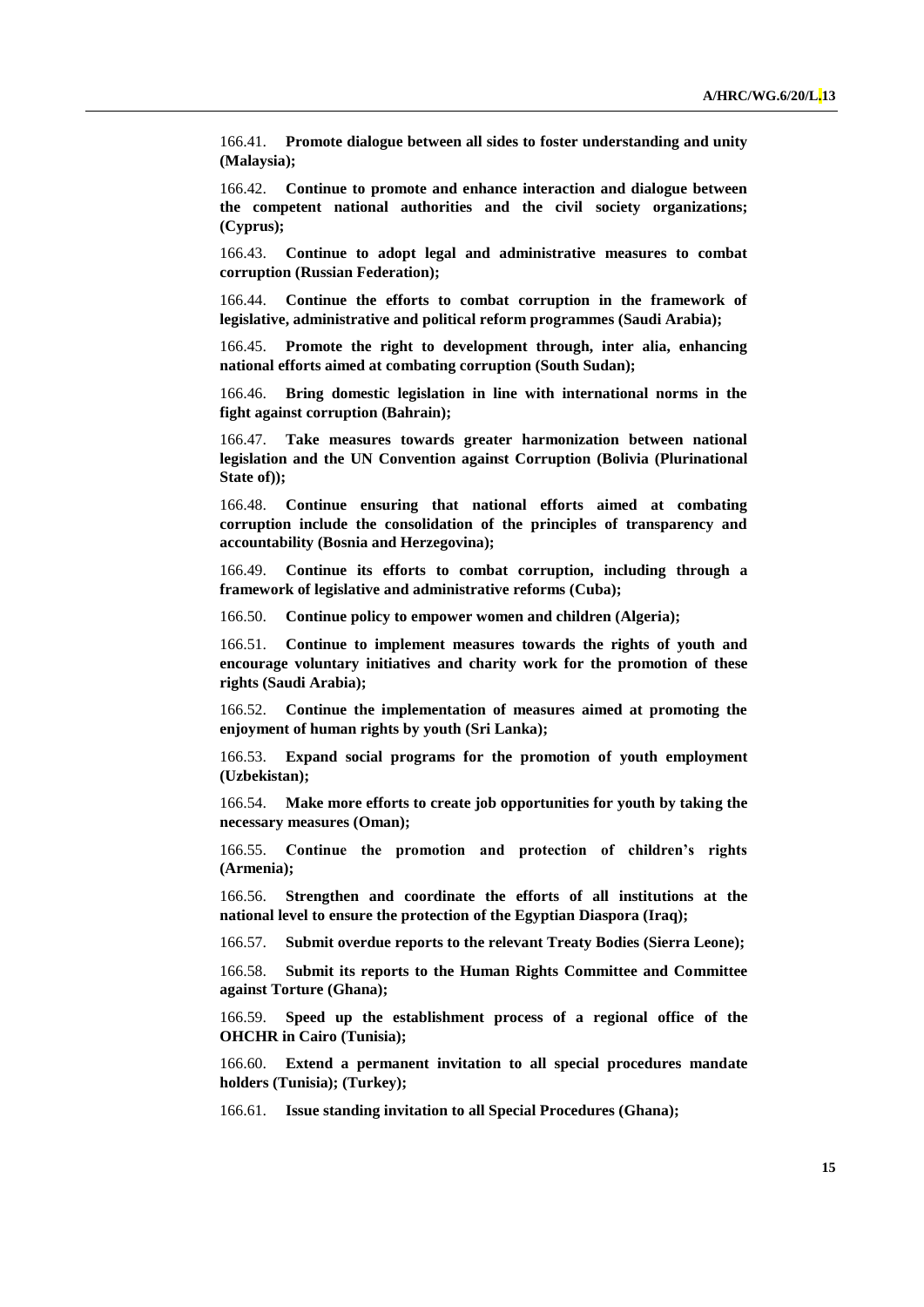166.62. **Facilitate the visits of all special procedures that have, to date, requested a visit (Switzerland);**

166.63. **Enhance its cooperation with the Human Rights Council and its mechanisms by responding favourably to outstanding requests from Special Rapporteurs to visit the country (Hungary);**

166.64. **Strengthen cooperation with the special procedures of the Human Rights Council by responding positively to the pending visit requests and eventually consider extending a standing invitation to all the special procedures mandate holders (Latvia);**

166.65. **Invite and set dates for visits by the Special Rapporteurs on Human Rights Defenders, Freedom of Peaceful Assembly and of Association, and on the Freedom of Opinion and Expression (Norway);**

166.66. **Continue it full cooperation with the Human Rights Council and its mechanisms (Burkina Faso);**

166.67. **Explain clearly relevant facts and circumstances to address concerns expressed by UN human rights mechanisms (Japan);**

166.68. **Continue its cooperation with UN and other international organizations (Lao People's Democratic Republic);**

166.69. **Fully cooperate with the UN special procedures mandate-holders (Lithuania);**

166.70. **Continue to work with the Office of the High Commissioner for Human Rights to set up the regional office (Qatar);**

166.71. **Step up measures to eliminate discrimination against vulnerable groups, especially women (Ghana);**

166.72. **Pursue and strengthen actions to bring to an end discrimination against women (Senegal);**

166.73. **Implement a national plan of action that would abolish traditional practices and stereotypes that consequently widen the gender gap (Serbia);**

166.74. **Intensify its efforts to ensure absolute equality of rights and opportunities of women and girls vis-à-vis men and boys, according to international norms (Uruguay);**

166.75. **Step up efforts to ensure non-discrimination and equality between men and women in all spheres of Egyptian society (Angola);**

166.76. **In compliance with international human rights law, amend, adopt and effectively implement legislation to eliminate all forms of discrimination and criminalize all forms of violence against women and girls; ensure that all cases of sexual violence and harassment faced by women protesters and human rights defenders must be promptly investigated and the perpetrators brought to justice (Finland);**

166.77. **Intensify efforts to empower and improve the status of women in society and adopt additional measures to eliminate all forms of discrimination against women, promote their literacy, ensure equal treatment and safe environment for women in the workplace and combat gender-based violence (Thailand);**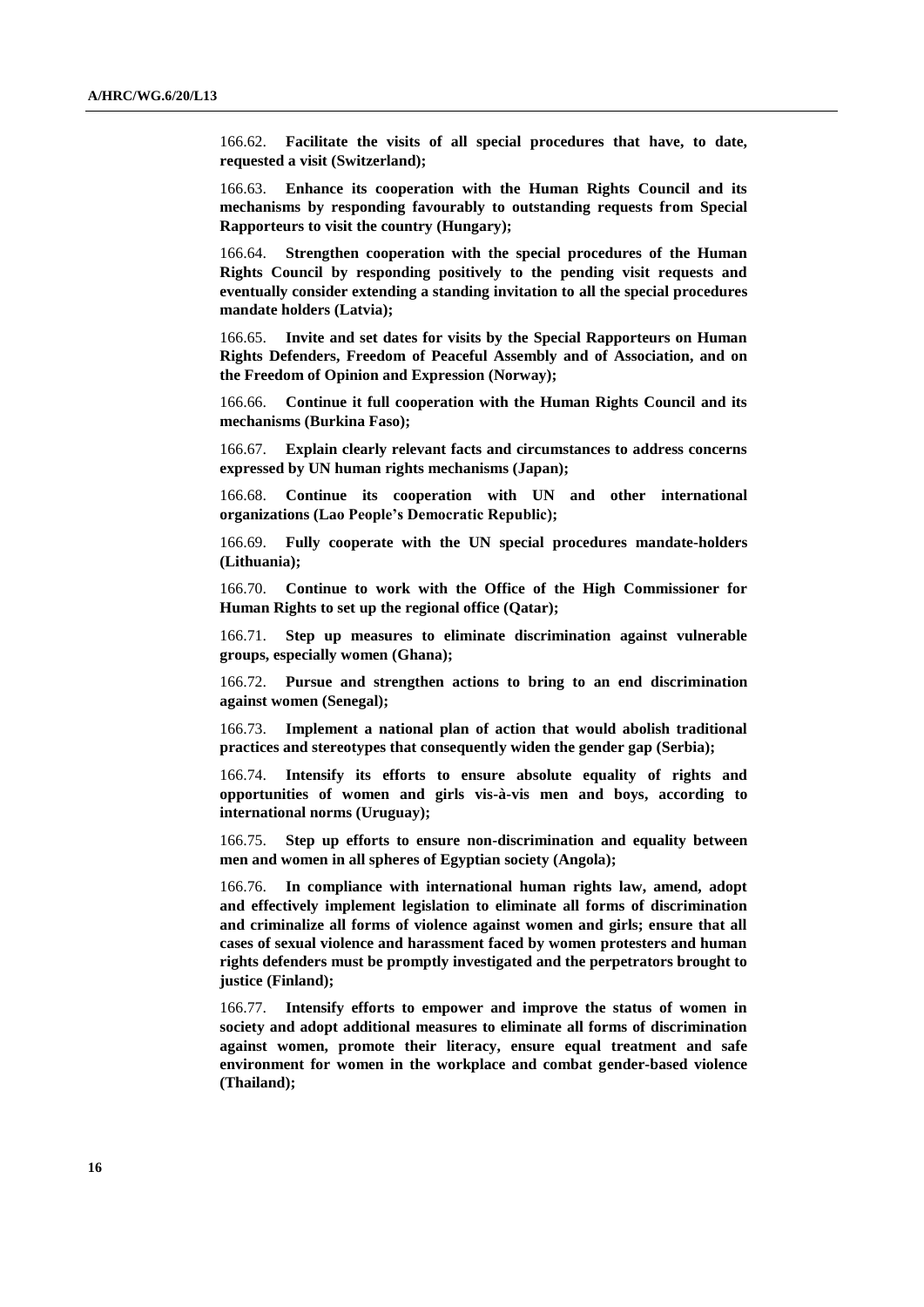166.78. **Enhance its efforts to support social rights for women, such as the right to education and health (Turkmenistan);**

166.79. **Continue to provide support to women in the economic sphere (United Arab Emirates);**

166.80. **Continue with the policy of promoting and protecting the rights of women, in accordance with the Constitution of 2014 (Venezuela (Bolivarian Republic of));**

166.81. **Ensure equal access of girls and women to all levels and fields of education (Afghanistan);**

166.82. **Continue to uphold the state policies aimed at promoting and protecting women's rights in line with its 2014 Constitution (Bangladesh);**

166.83. **Strengthen legislative and administrative measures on discrimination and violence against women (Botswana);**

166.84. **Continue its efforts to ensure the empowerment of women in the economic, health and social perspectives including the integration of women as well as the establishment of women health centres to ensure the promotion and protection of women's rights in the country (Brunei Darussalam);**

166.85. **Continue its policy to empower women and respect and protect their rights, including the fight against Female Genital Mutilation (Burkina Faso);** 

166.86. **Continue to strengthen the empowerment of women in all areas of public life (China);**

166.87. **Keep its attention towards the economic empowerment of women (Cuba);** 

166.88. **Continue programmes and policies for the economic empowerment of women (India);**

166.89. **Continue economic empowerment of women (Mauritania);**

166.90. **Continue promoting equitable representation of women in the parliament and government (Ethiopia);**

166.91. **Enhance Parliamentary representation of women in accordance with the new Constitution (Greece);**

166.92. **Keep on its national efforts aimed at ensuring the empowerment of women (Iran (Islamic Republic of));**

166.93. **Continue the current policies for the promotion and protection of women's rights in accordance with human rights guarantees included in the new 2014 Constitution (Jordan);**

166.94. **Take appropriate steps to amend regulations that discriminate against women (Latvia);**

166.95. **Continue the promulgation and enactment of laws to combat discrimination against women (Lebanon);**

166.96. **Continue to update and develop strategies to combat discrimination against women (Nicaragua);** 

166.97. **Continue measures for the promotion and protection of women's rights in particular in the workplace (Morocco);**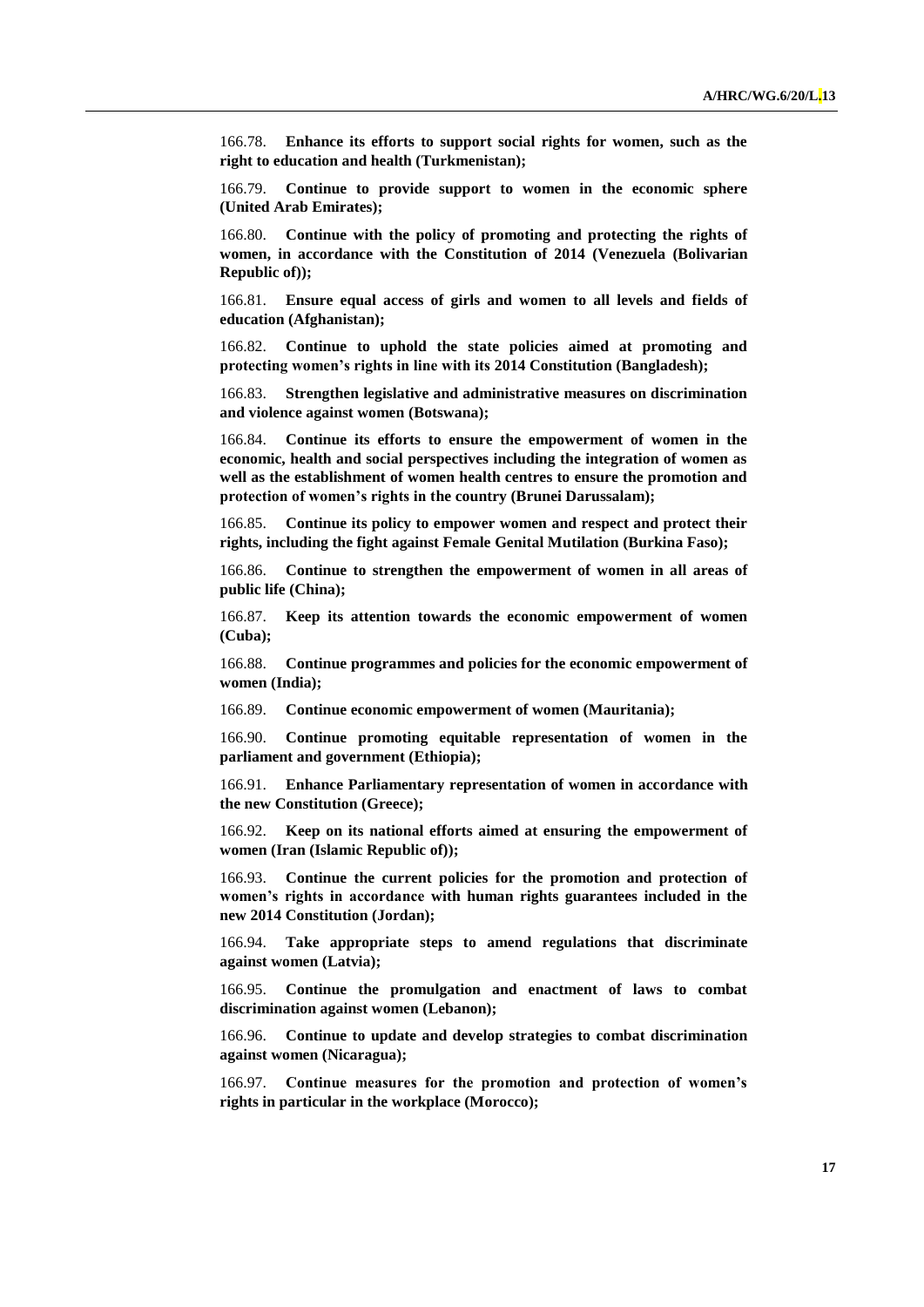166.98. **Sustain efforts aimed at ensuring equitable work opportunities for women (Myanmar);**

166.99. **Put forward more efforts to eliminate all forms of violence and discrimination against women and to ensure greater women's empowerment, representation and advancement in all sectors to comply with the new Constitution (Republic of Korea);**

166.100. **Abolish the death penalty for those under 18 years (Paraguay);** 

166.101. **Consider establishing a formal moratorium on executions of persons sentenced to death (Argentina);**

166.102. **Consider the introduction of a moratorium on the application of the death penalty (Romania);**

166.103. **Take the necessary measures to establish a moratorium on executions (Spain);**

166.104. **Impose an immediate moratorium on all death sentences (Turkey); Establish a moratorium on the application of the death penalty with a view to its abolition (Togo); Establish a moratorium on the use of the death penalty in view of its abolition (France); Announce a moratorium on the death penalty with a view to its eventual abolition. Pending abolition, its application should be limited (Germany); Re-instate a moratorium on executions with a view of abolishing the death penalty (Hungary);**

166.105. **Establish a moratorium on the death penalty (Australia);**

166.106. **Establish a moratorium on the death penalty (Luxembourg);**

166.107. **Establish a moratorium on executions (Italy);** 

166.108. **Establish an official moratorium on executions with the view to abolishing the death penalty (Switzerland);**

166.109. **Declare a moratorium on the death penalty until its complete abolition (Uruguay);** 

166.110. **Issue an immediate moratorium on the use of the death penalty, particularly in instances of mass trials (Montenegro);**

166.111. **Commute the sentences of persons sentenced to death and establish a moratorium on executions (Portugal);**

166.112. **Harmonize the definition of torture in their national legislation with the internationally accepted definition as outlined in the Convention against Torture (Slovenia);**

166.113. **Adopt in its Penal Code the definition of torture in Article 1(1) of the United Nations Convention against Torture (Australia);** 

166.114. **Amend article 126 of the penal code in conformity with CAT (Nigeria);**

166.115. **Consider amending article 26 of the penal code to criminalize torture in line with article 52 of the New Constitution adopted in 2014 (State of Palestine);**

166.116. **Establish a mechanism making mandatory independent visits to all places where persons may be deprived of their liberty, including all military or national security facilities (Switzerland);**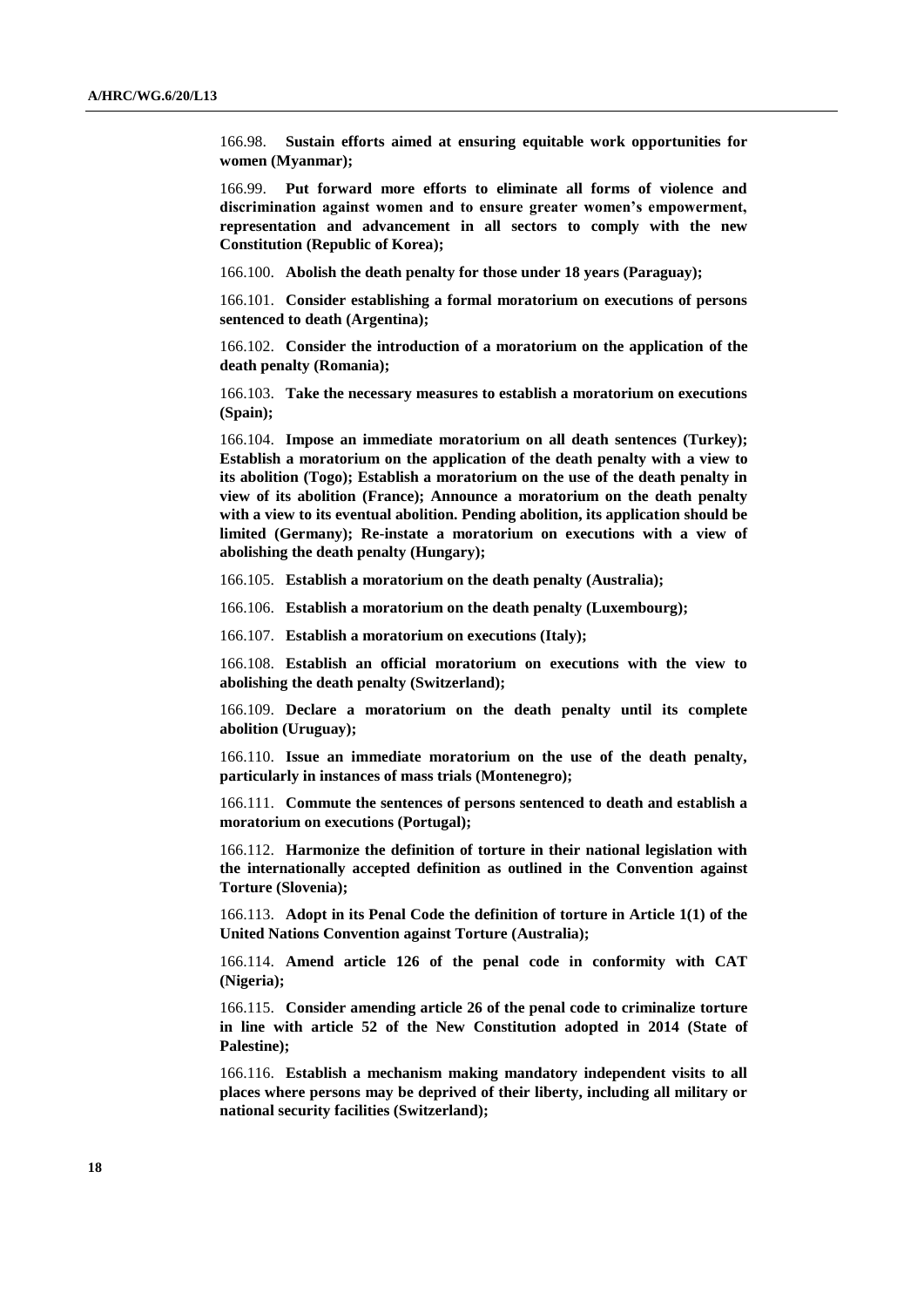166.117. **Ensure that all detained persons are protected by law and physically against torture and all other ill-treatment in accordance with its obligations under the Convention against Torture (Switzerland);**

166.118. **Ensure that all detainees are protected from torture or other illtreatment and that detention conditions meet the UN Standard Minimum Rules for the Treatment of Prisoners and the Basic Principles for the Treatment of Prisoners (Denmark);**

166.119. **Prosecute and punish possible crimes committed by security officers, especially the practice of torture (Spain);**

166.120. **Appropriately investigate excessive use of force by security forces, publically release findings, and prosecute those identified as being responsible (United States of America);** 

166.121. **Carry out investigations, in accordance with international norms, regarding the perpetrators, police or military, of the violence which resulted in serious injuries or deaths during demonstrations and as appropriate bring those responsible to justice (Belgium);**

166.122. **Investigate allegations of torture and ensure access to effective remedy for victims (Botswana);**

166.123. **Ensure the effective respect of the constitutional prohibition of torture (France);** 

166.124. **Enforce the ban that does not allow confessions obtained through torture or other unlawful methods as evidence (Uruguay);** 

166.125. **Ensure that the defense and security forces act in accordance with international human rights norms regarding the use of force (Central African Republic);**

166.126. **Ensure that the security forces act in accordance with human rights laws and international norms on the use of force, and investigate allegations of abuse committed by them (Chile);**

166.127. **Ensure that the security forces act in accordance with international human rights norms on the use of force and do not carry out arbitrary detentions (Costa Rica);** 

166.128. **Grant immediate release and enforceable right to compensation to remedy the arbitrary detention of Israeli citizen, Mr. Ouda Tarabin, imprisoned for over 14 years (Israel);**

166.129. **Increase the number of female police officers and consider placing them in decision-making positions (Bahrain);**

166.130. **Increase the number of women in law enforcement agencies, including the police department (Bosnia and Herzegovina);**

166.131. **Strengthen human rights training and awareness raising programmes for the police (United Arab Emirates);**

166.132. **Extend its human rights education and awareness programme to target more public service officials (Zimbabwe);** 

166.133. **Establish trainings for police officers on children's rights to ensure that these act appropriately towards child victims or delinquents (Belgium);**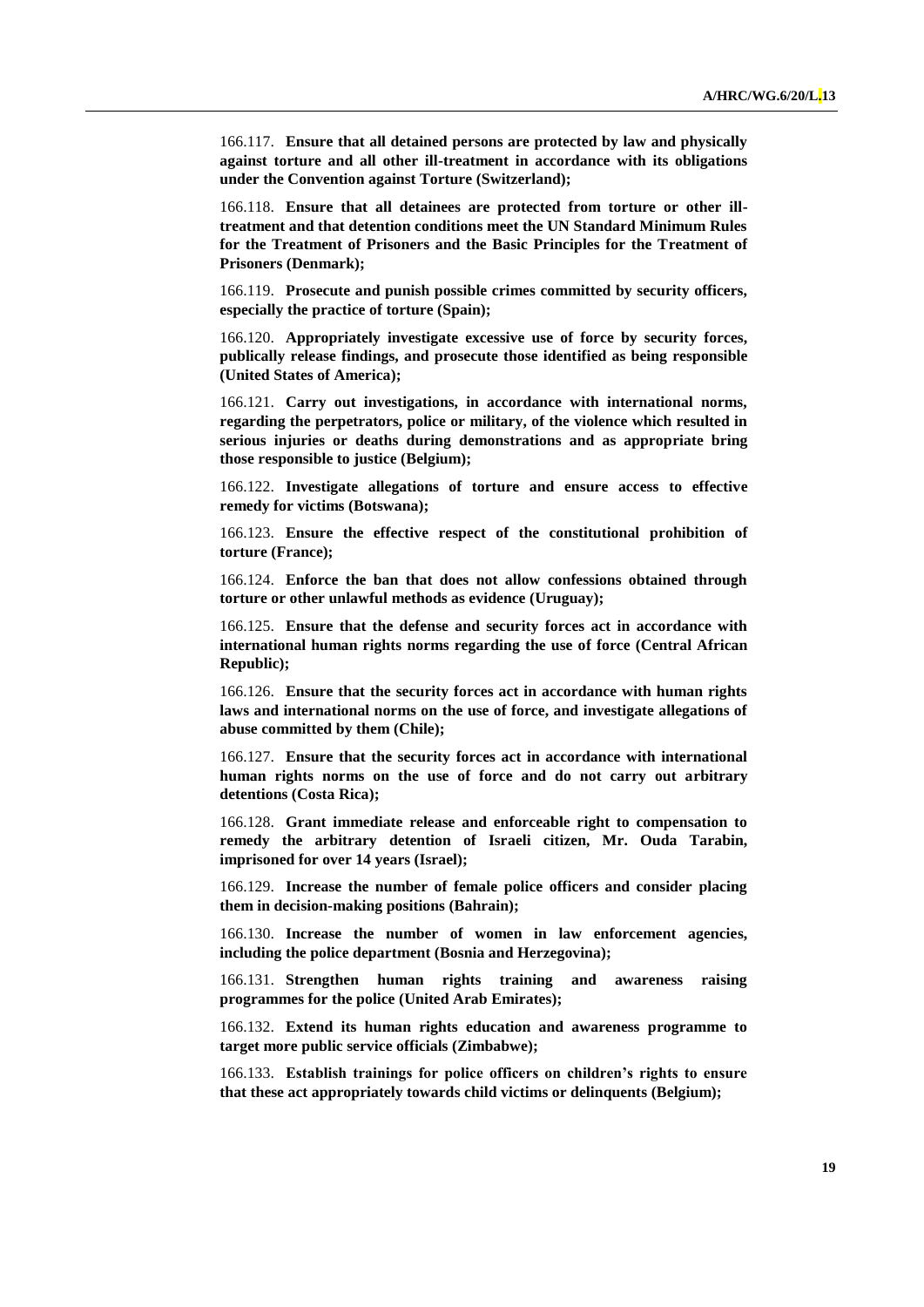166.134. **Promote further human rights education and training for law enforcement agents (China);**

166.135. **Develop efficient programme designed to enhance the human rights knowledge of law enforcement officials (Ethiopia);**

166.136. **Increase education programmes and awareness-raising of police officers in the field of human rights (Morocco);**

166.137. **Develop programmes aimed at promoting the awareness of law enforcement officials on human rights values and principles (Pakistan);**

166.138. **Implement effectively the instrument of pre-trial detention on exceptional basis (Slovakia);** 

166.139. **In accordance with article 54 of its Constitution, stop using the preventive detention orders by prosecutors as a measure to punish or to prolong the incarceration of activists and protestors (Netherlands);**

166.140. **Continue working on the reform and improvement of prisons and detention centres in accordance with international norms on this issue (Nicaragua);** 

166.141. **Ensure that persons with disabilities enjoy their rights in detention centres (Bolivia (Plurinational State of));** 

166.142. **Guarantee the rights of detainees with disabilities by providing them with separate detention facilities (Jordan);**

166.143. **Ensure the enjoyment by people with disabilities of their rights while in detention premises (Myanmar);**

166.144. **Provide guarantees for the effective investigation and prosecution of the cases of violence against women (Russian Federation);**

166.145. **Intensify efforts to ensure gender equality and eliminate sexual and gender based violence including through considering development of a national action plan on implementation of SCR 1325 (Rwanda);**

166.146. **Establish measure to effectively address discrimination and violence against women and girls (Sierra Leone);**

166.147. **Continue to ensure the effective implementation of measures such as the establishment of telephone hotlines and care centres for victims of violence , as well as harsher penalties for violence against women and if necessary, introduce further practical policies to prevent all forms of violence against women, and to support the victims of such abuse (Singapore);** 

166.148. **Adopt comprehensive measures to address violence against women including a law criminalizing all forms of violence against women (Slovenia);**

166.149. **Strengthen measures to combat sexual assault and violence against women and girls (South Africa);**

166.150. **Ensure effective accountability for perpetrators of violence against women (Sri Lanka);**

166.151. **Further intensify efforts to promote gender equality, to combat sexual harassment and gender-based violence through a comprehensive legislative reform and the adoption of a national strategy, and recognize the important work and competence of NGOs in this field (Sweden);**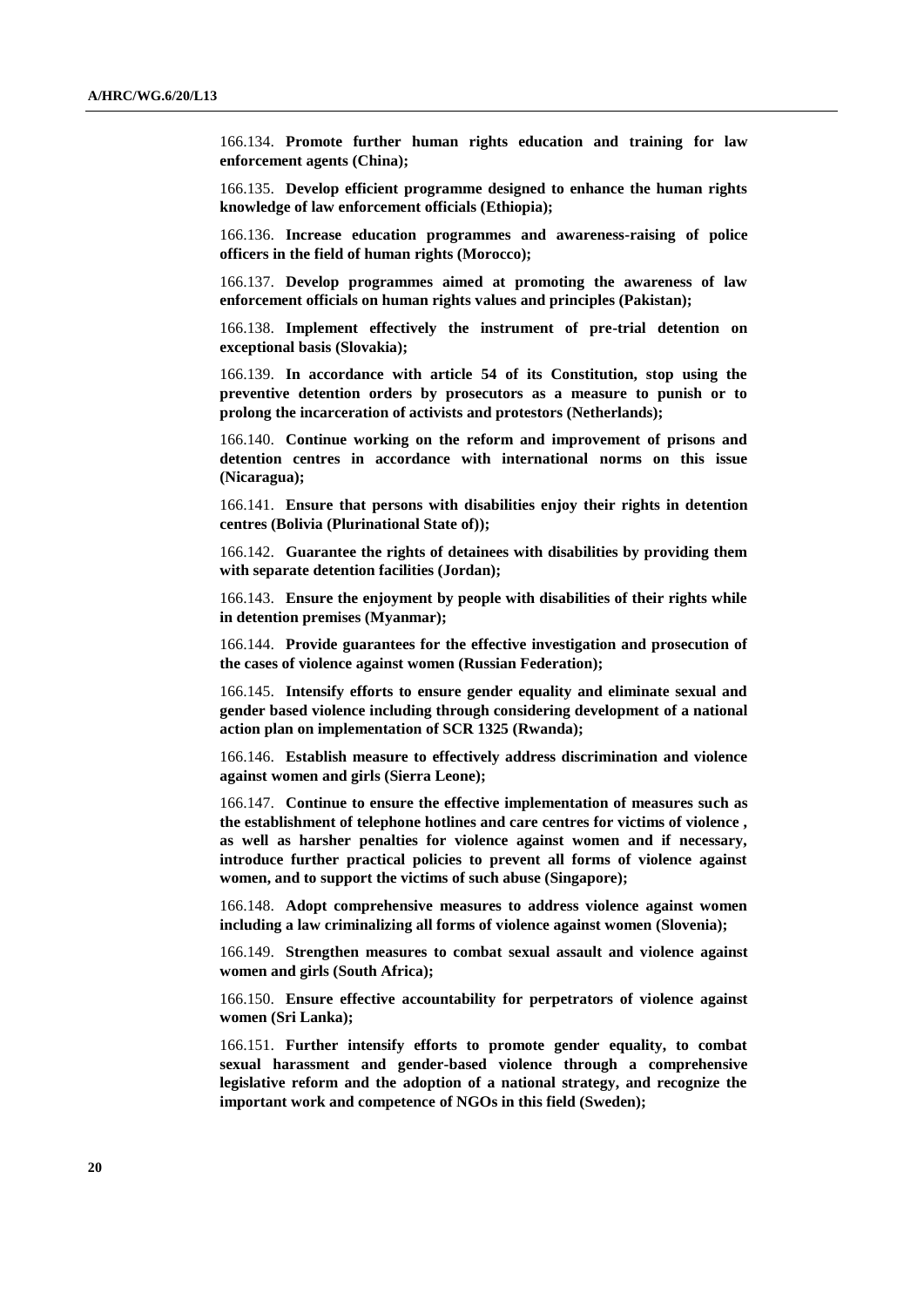166.152. **Continue efforts aimed at the elimination of all forms of violence against women (Ukraine);**

166.153. **Complete the National Strategy on Violence against Women with a clear credible implementation plan and invite the Special Rapporteur for Violence against Women to visit Egypt (United Kingdom of Great Britain and Northern Ireland);** 

166.154. **Adopt comprehensive measures to address violence against women and girls (Afghanistan);** 

166.155. **Adopt a comprehensive national strategy to fight all forms of violence against women , including women rights defenders, both on the public and the domestic level, especially sexual harassment (Brazil);**

166.156. **Adopt the draft law on the fight against violence against women (Central African Republic);**

166.157. **Continue efforts to fight against sexual harassment and violence against women, including by increasing the number of police units and personnel specialized in this fight (Côte d'Ivoire);**

166.158. **Promote its efforts to combat violence against women and realizing further equality between women and men; (Democratic People's Republic of Korea);**

166.159. **Take legislative and enforcement measures to eliminate all forms of violence against women, including to withdraw Egypt's reservations to the Convention on the Elimination of All Forms of Discrimination against Women (Estonia);**

166.160. **Implement the Egyptian strategy to combat violence against women (France);**

166.161. **Criminalize domestic violence against women, ratify the Optional Protocol of CEDAW (Germany);**

166.162. **Adopt comprehensive measures to address violence against women and girls, including criminalizing all forms of violence against women (Ghana);**

166.163. **Intensify its efforts to prevent violence against women, protect survivors and prosecute perpetrators (Iceland);**

166.164. **Amend Penal Code and other national laws criminalizing all forms of violence against women and domestic violence and rape in particular, and implement laws in practice (Lithuania);**

166.165. **Strengthen the measures to effectively fight violence against women (Mali);**

166.166. **Take steps to put in place legislative and enforcement measures designed to eliminate all forms of violence against women, including sexual violence against women participating in protests and demonstrations (Montenegro);**

166.167. **Continue to promote efforts exerted in the area of combating sexual harassment (Pakistan);**

166.168. **Abolish child early forced marriage, temporary commercial marriage of girls and ensure eradication of female genital mutilation (Sierra Leone);**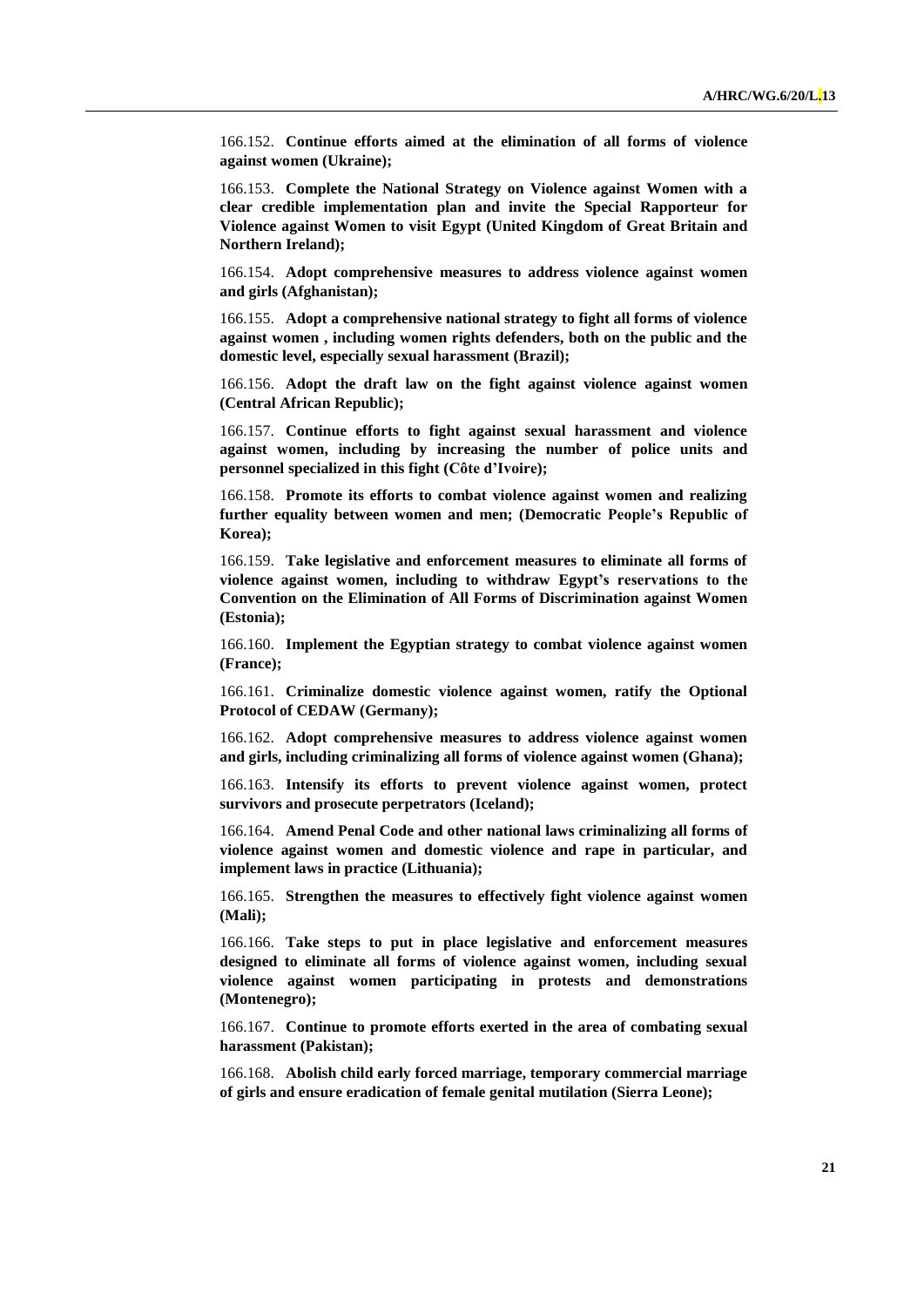166.169. **In collaboration with the international community, intensify efforts to combat human trafficking (Rwanda);**

166.170. **Broaden the understanding of the definition of trafficking and to mainstream human-rights based approach in dealing with policies directed towards eliminating trafficking in persons (Slovenia);**

166.171. **Ensure the effective implementation of the National Plan of Action against Human Trafficking (Israel);**

166.172. **Continue its national efforts aimed at combating trafficking in persons, including through international and regional cooperation (Kazakhstan);**

166.173. **Ensure the establishment of a nationally integrated database on trafficking in persons (Philippines);**

166.174. **Continue to strengthen efforts to eliminate human trafficking, in accordance with the national plan of action (Maldives);**

166.175. **Strengthen measures to eradicate economic exploitation of children and to amend the national Labour Code to bring it into conformity with ILO Convention No. 182 (Serbia);**

166.176. **Elaborate a comprehensive and multidisciplinary strategy to prevent and address exploiting young citizens through illegal migration (Bosnia and Herzegovina);**

166.177. **Improve significantly the respect of the right to due process, in accordance with article 14 of the International Covenant on Civil and Political Rights (Belgium);**

166.178. **Guarantee the right to fair trial and ensure that civilians are tried in civilian courts at all times; (Czech Republic);**

166.179. **Ensure fair, equitable and independent judicial procedures, in accordance with international standards (France);** 

166.180. **Ensure compliance with its international obligations on the right to a fair and timely trial based on clear charges and independent investigations, respecting the right of access and contact to lawyers and family (Ireland);**

166.181. **Undertake the necessary reforms to guarantee defendants a fair trial within a reasonable time, and reduce the use of remand (Luxembourg);**

166.182. **Ensure that trials and pre-trial detention comply with due process rights in the ICCPR and articles 54 and 55 of the Constitution, and end all military trials of civilians (Norway);**

166.183. **Ensure due process of law for detainees, because a fair and independent judicial system is a fundamental pillar of a future democratic and stable Egypt (Canada);**

166.184. **Take measures to ensure due process and fair trials, particularly in any proceeding that could entail the application of the death penalty (Mexico);** 

166.185. **Continue the cooperation with OHCHR to receive technical assistance in the strengthening and guarantee of the independence of the judiciary, ensuring access to justice for all citizens (Mexico);**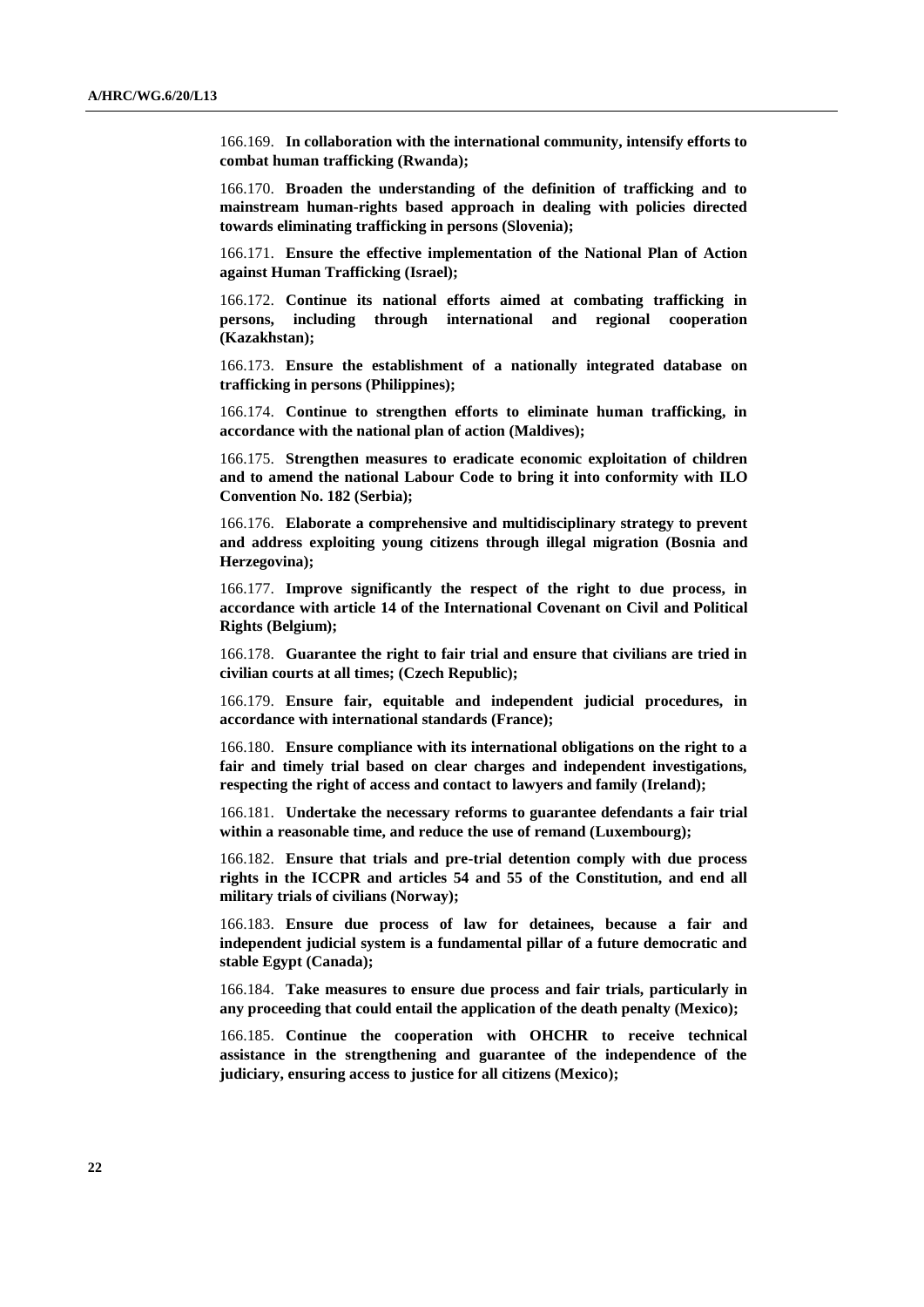166.186. **Urgently review the Presidential decree expanding the role of military courts with a view to ensuring fair trial guarantees and limiting the jurisdiction of military courts (Austria);**

166.187. **Investigate all cases of the use of excessive force against protestors by the security forces and hold accountable those responsible for the incidents, stop the practice of military trials of civilians (Lithuania);**

166.188. **Ensure the transparency, effectiveness, impartiality and independence in the processes of investigation of human rights violations (Uruguay);**

166.189. **Make public, so as to ensure transparency, the conclusions and recommendations of the different national fact-finding commissions (Belgium);**

166.190. **Continue efforts to combat impunity for serious violations of human rights committed during the events of 2011 and 2013 (Argentina);** 

166.191. **Take necessary steps to ensure that individuals suspected of committing crimes under international law and other civil and human rights violations are thoroughly investigated and brought to justice (Lesotho);**

166.192. **Ensure thorough, independent and impartial investigations into the mass killings in Raba'a Square in 2013 and make the perpetrators accountable (Iceland);**

166.193. **Continue its efforts to ensure the success of transitional justice and national reconciliation in order to promote and protect human rights (Yemen);**

166.194. **Continue the policy on the protection and support of the family institution as a fundamental basis of society (Russian Federation);**

166.195. **Continue to pursue social policies upholding the institution of family unit in line with the traditional family values and socio-economic aspirations of its people (Bangladesh);**

166.196. **Continue, in line with the international obligations, to provide support to the family as the natural and fundamental unit of society, including by adopting, when necessary, relevant legal measures at the national level (Belarus);**

166.197. **Encourage initiatives aimed at promoting respect and religious tolerance and cultural diversity (South Sudan);**

166.198. **Continue its activities to serve a better understanding between all people and religions (Azerbaijan);**

166.199. **Strengthen protection of the rights of religious minorities, in particular the conditions for the exercise of freedom of worship, and put an end to all impunity for violations of these rights (Cabo Verde);**

166.200. **Continue to encourage and support initiatives and activities to promote religious respect and tolerance (Cuba);**

166.201. **Launch social dialogue to improve religious discourse emphasizing the positive values and bright example of the Egyptian religious heritage (Jordan);**

166.202. **Continue to encourage community initiatives for religious dialogue (Morocco);**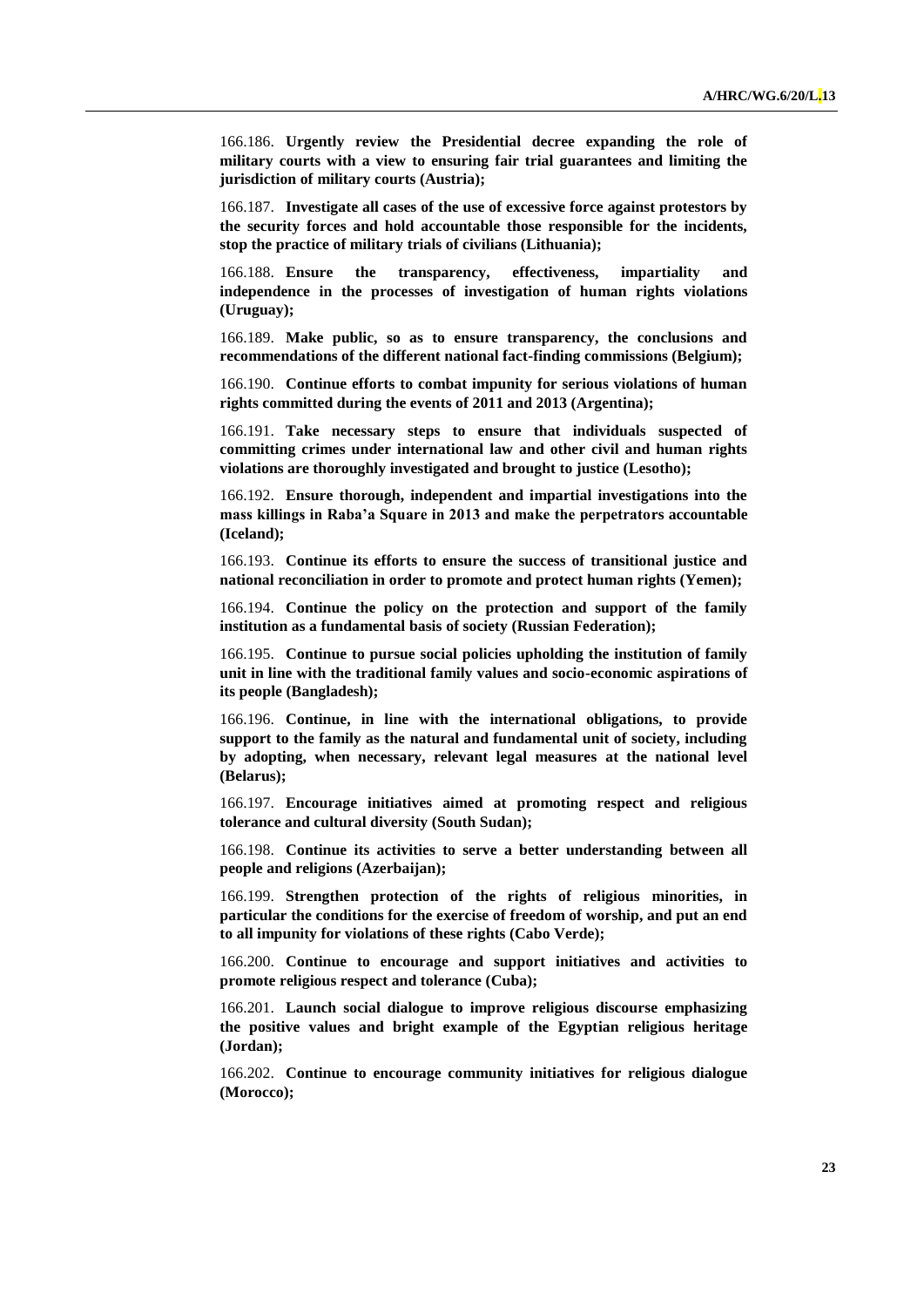166.203. **Continue to encourage the initiatives aimed at disseminating the values of respect and religious tolerance in the community (Oman);**

166.204. **Promote societal dialogue aimed at developing religious discourse supportive of the values of tolerance, social cohesion, and mutual understanding (Pakistan);**

166.205. **Ensure the respect for freedom of religion or belief for all its citizens (Romania);** 

166.206. **Strengthen the freedom of expression and the media so that all journalists can carry out their activities freely and without intimidation and those imprisoned in connection with their work can be released without delay; (Czech Republic);**

166.207. **Stop limits on Constitutional rights of peaceful assembly and freedom of expression and release all those imprisoned for exercising their constitutional rights, including media representatives (Estonia);**

166.208. **Amend the Penal Code to implement the guarantees of freedom of thought, of the press and of publication enshrined in the 2014 Constitution (Australia);** 

166.209. **Take necessary measures to enhance the enjoyment of the freedom of expression (Brazil);**

166.210. **Effectively guarantee the exercise of freedom of expression, association and peaceful assembly and, in this context, ensure that the law regulating demonstrations in Egypt complies with its commitments under the Covenant on Civil and Political Rights (Luxembourg);**

166.211. **Review penal code restricting freedom of opinion, enact legislation and recognize independent unions as well as remove restrictions to peaceful demonstrations (Lithuania);**

166.212. **Guarantee an environment conducive to the work of journalists, human rights defenders and civil society organizations (Tunisia);**

166.213. **Respect freedom of opinion and expression, in particular for journalists, and freedom of peaceful demonstration, without recourse to the excessive use of force (France);** 

166.214. **Revise the penal code in order to guarantee the freedom of expression and protect journalists from violence and harassment (Germany);**

166.215. **Release those detained solely for exercising rights to freedom of expression or for membership in a political group, and ensure remaining detainees full fair trial guarantees on an individual level (United States of America);**

166.216. **Release and drop charges against all journalists and media workers arrested in the context of performing their duties (Austria);**

166.217. **Immediately release all imprisoned journalists, prisoners of conscience and human rights defenders (Norway);**

166.218. **Take all the necessary measures to protect journalists and human rights defenders from threats and attacks, and ensure that the perpetrators of such violence are brought to justice (Luxembourg);**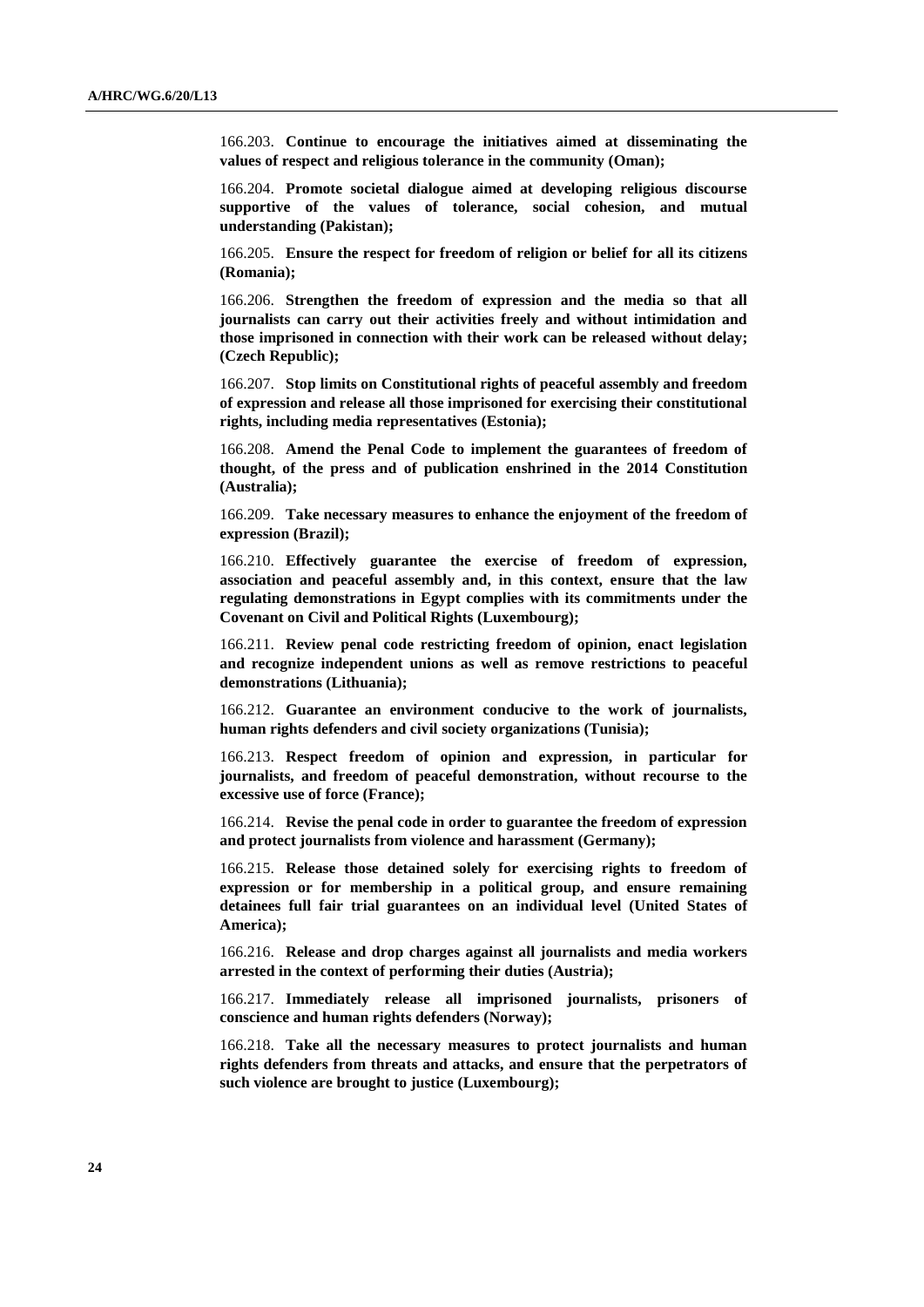166.219. **Ensure that freedom of expression be safeguarded in all its forms, including artistic expressions (Norway);**

166.220. **Respect the freedom of association and assembly of its citizens (Romania);** 

166.221. **Ensure that the legislative framework guarantees the full enjoyment of freedom of expression and association (Mexico);**

166.222. **Amend the Act No. 107/2013 on the Right to Public Meetings and Peaceful Assemblies (Slovakia); Review all laws on public assemblies including the Law n° 10 of 1914 on gatherings and the Law n° 107 of 2013 on public meetings to align them with Egypt's international human rights obligations; (Canada);**

166.223. **Repeal or amend the Demonstration law (Law 107 of 2013), and the civil society law (Law 84 of 2002), which restrict freedom of assembly, association and expression, to be consistent with Egypt's international obligations (United States of America);**

166.224. **Protect freedom of assembly by immediately repealing the Protest law, or amending it so that it is in accordance with article 73 of the 2014 Constitution and with the ICCPR (Australia);**

166.225. **Review the Law on Associations and the Protest law, in order to comply with the Constitution, as well as international law, and immediately release persons detained or imprisoned for exercising their freedom of expression through participating in peaceful protests (Sweden);**

166.226. **Repeal or amend without delay the Assembly Law of November 2013, with a view to guarantee the right to free assembly and freedom of expression (Turkey);**

166.227. **Modify Law 107 on the Rights to Public Meetings, bring it in line with international standards (Austria);**

166.228. **Revise the law regulating the right of public assembly, inter alia, by specifying the prohibited conduct and repealing excessive sanctions to ensure better compliance with international standards (Italy);**

166.229. **Protect the freedom of assembly, enshrined in the Constitution, by modifying the protest law to allow public assemblies through a simple notification process (Germany);**

166.230. **Amend the protest law on the Right to Public Meeting, Processions and Peaceful Demonstrations in accordance with article 73 of the Constitution guaranteeing freedom of assembly (Netherlands);**

166.231. **Protect freedom of assembly and association by revising the Protest Law, eliminating all interference with the registration and work of NGOs and guaranteeing their right to seek and receive funding, and halting the ultimatum for unregistered NGOs (Norway);**

166.232. **Prepare and adopt the law affirming the right to establish nongovernmental organisations merely upon notification (Slovakia);**

166.233. **Reorient the new NGO law to allow the full exercise of the right to freedom of association for both domestic and international organizations, with autonomy and without risk for their continuity (Spain);**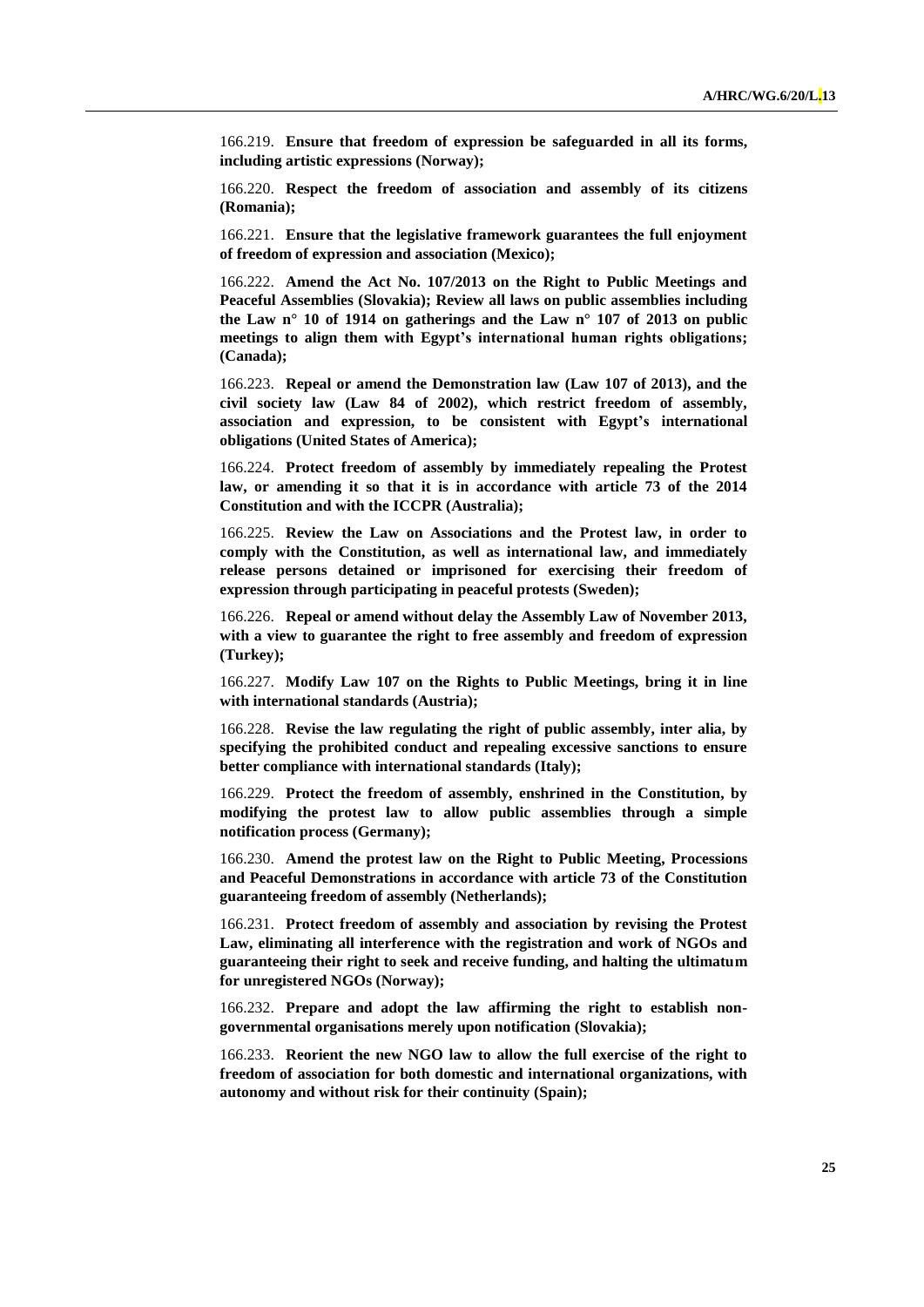166.234. **Adopt the new law on NGOs to fully guarantee to the civil society a set of rights in conformity with international standards (Italy);**

166.235. **Facilitate the work of civil society actors through removing excessive requirements for their registration, operation and funding and aligning the Law on Associations with the Constitution; (Czech Republic);**

166.236. **Ensure full implementation of the Constitution's provisions for the free operation of civil society, including through a revised NGO law that conforms to international standards and protects freedom of expression (United Kingdom of Great Britain and Northern Ireland);**

166.237. **Enact an NGO Law that allows international and national human rights NGOs to operate without interference in line with international standards (Austria);**

166.238. **Lift the restrictions hindering the work of civil society organizations, in particular the reception of funding to effectively carry out their work in defence of human rights (Chile);**

166.239. **Implement actions to facilitate the work of civil society, including through legislative measures (Costa Rica);**

166.240. **Adopt the legislation facilitating the work of NGO's in a way that will promote human rights and benefit the overall political process in Egypt; (Croatia);**

166.241. **Bring the draft bill on NGOs into line with international norms and the Egyptian Constitution (Iceland);**

166.242. **Retract the draft legislation on civil society organizations, which threatens their independence by enabling the government to dissolve them without a court order or refuse to license new organizations on grounds, including "national unity" (Ireland);**

166.243. **Amend the law of association in compliance with international standards, including allowing NGOs to function without impediments such as prior authorization, funding control and administrative dissolution (Denmark);**

166.244. **Expeditiously enact a new NGO law in line with the new Constitution which will grant legal personality to NGOs upon notification (Republic of Korea);**

166.245. **Fully implement its international obligations to ensure the protection of human rights defenders and other civil society actors while exercising their human rights, including the freedoms of expression, association and assembly (Finland);**

166.246. **Respect the free exercise of the associations defending human rights, ensure that the Egyptian legislation complies with the Covenant on Civil and Political Rights, and guarantee the right to freedom of association (France);**

166.247. **Protect the freedom of association, in accordance with the Egyptian Constitution, by adopting a new NGO law fully in line with international standards and best practices, including on foreign funding (Germany);**

166.248. **Ensure amendments to the Law 84 of 2002 are consistent with Egypt's Constitution and Egypt's international obligations (Canada);**

166.249. **Refrain from stigmatizing and criminalizing the work of NGOs, human rights defenders, and journalists (Norway);**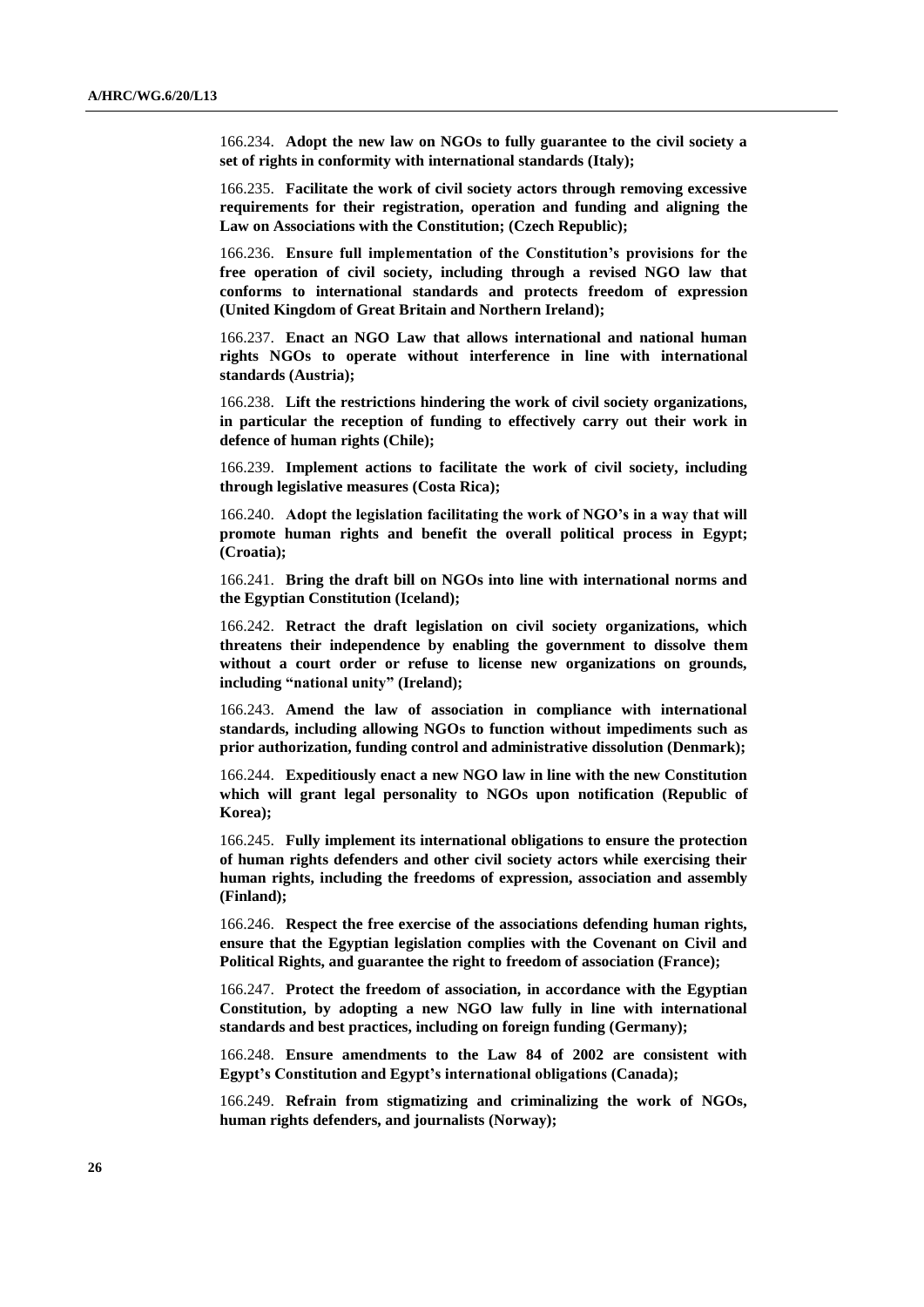166.250. **Give due consideration to ensuring a safe and enabling environment for civil society (Japan);**

166.251. **Improve the quality of the electoral process and ensure implementation of recommendations of Election Observation Missions, especially with regard to equal political participation of women, participation of independent election observers, respect for freedom of assembly and expression and revision of campaign finance regulations; (Czech Republic);**

166.252. **Hold parliamentary elections as early as possible (India);**

166.253. **Increase monitoring and regulate domestic work (Senegal);**

166.254. **Consider amendments to its Labour Code to cover and protect domestic workers and prohibit exploitative form of domestic work (Philippines);**

166.255. **Strengthen professional training to promote the rapid integration of young graduates into the labour force (Senegal);**

166.256. **Effectively implement the comprehensive national strategy to combat short and long-term unemployment, including investment in skills development (South Africa);**

166.257. **Strengthen the efforts to ensure equal labour opportunities for women (State of Palestine);** 

166.258. **Continue to work to ensure equal rights for women in the workplace through its institutions, norms and public policies (Bolivia (Plurinational State of));**

166.259. **Take measures to reduce unemployment, especially among young people; and promote their integration into the social and political life of the country, with the goal of maintaining and enhancing its stability and security (Tajikistan);**

166.260. **Continue with its efforts to combat short and long-term unemployment, in consultation with the private sector and the providers of education (Bhutan);**

166.261. **Continue implementing its comprehensive national strategy aimed at combating short and long term unemployment (Equatorial Guinea);** 

166.262. **Strengthen the national legislative framework to fight illiteracy; reach the integral development of all segments of the population and regions; improve the standard of living of its citizens, including vulnerable groups of the population; and provide housing and other economic and social rights (Tajikistan);**

166.263. **Ensure the participation of all stakeholders, particularly women, youth and vulnerable groups, in the country's economic development, so as to foster an inclusive long-term economic growth and well-being for all (Thailand);**

166.264. **Continue the practice of implementing socially-orientated programs (Turkmenistan);**

166.265. **Intensify programmes to enhance economic, social and cultural rights (Algeria);**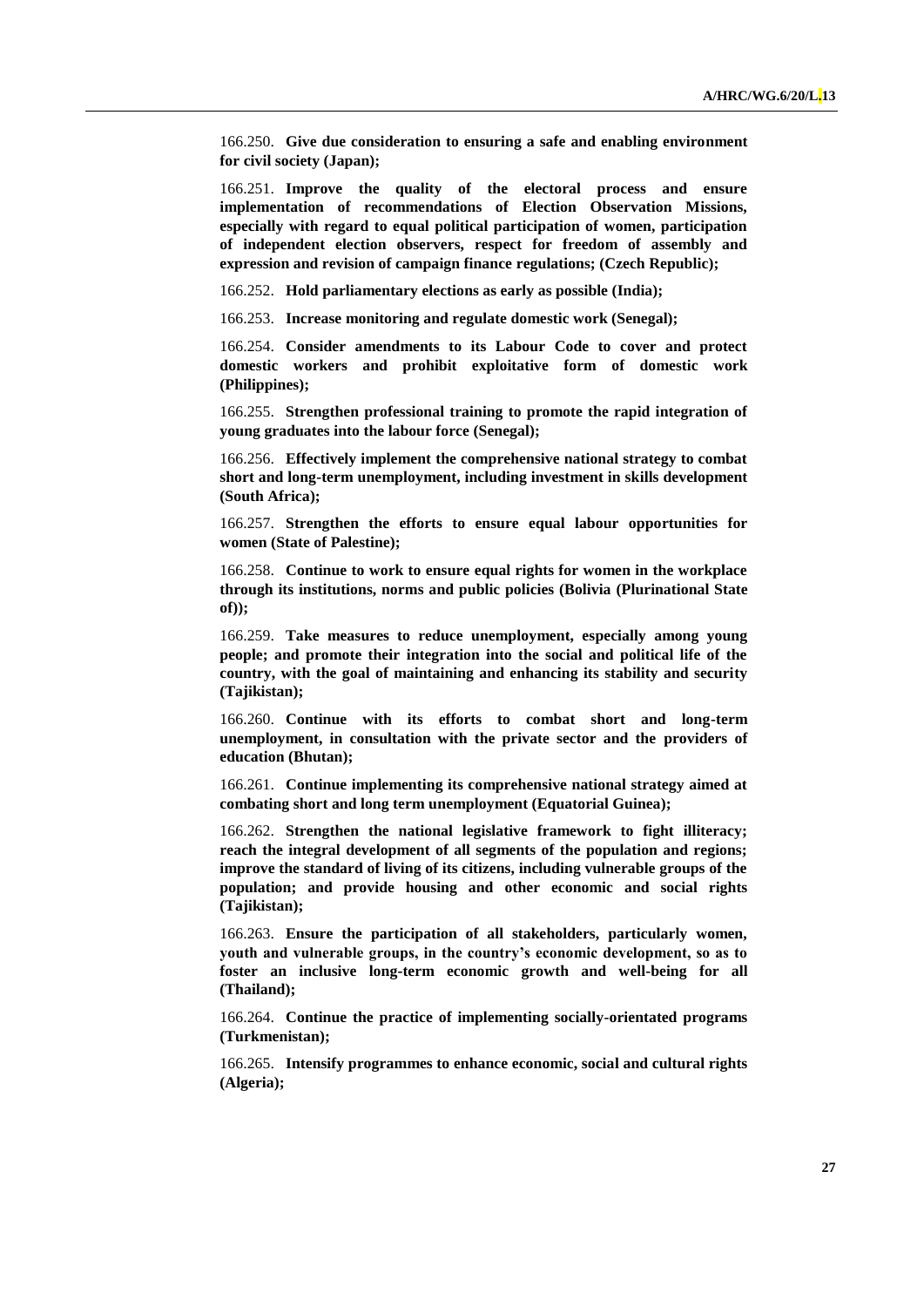166.266. **Continue to promote the right to social security and adequate standard of living for its people (Iran (Islamic Republic of));**

166.267. **Intensify its efforts towards the realization of economic, social and cultural rights, including in relation to the right to health (Iran (Islamic Republic of));**

166.268. **Continue with its efforts to reduce poverty, in particular, to increase its focus on anti-poverty programmes in rural areas (Bhutan);**

166.269. **Exert further efforts towards the realisation of economic, social and cultural rights, including through strengthening its social protection measures (Kazakhstan);**

166.270. **Continue to devote efforts to the promotion of economic, social and cultural rights (Nicaragua);**

166.271. **Continue and strengthen the actions for the improvement of the living condition of its population (Mali);** 

166.272. **Intensify its efforts to ensure the establishment of the housing strategy 2012-2027 (Equatorial Guinea);** 

166.273. **Take concrete measures to guarantee access to safe drinking water and sanitation for all, particularly for those in rural areas (Maldives);**

166.274. **Continue efforts to ensure universal access to quality education and health care (Uzbekistan);**

166.275. **Continue its various programmes to enhance the people's right to education especially in the eradication of illiteracy by cooperating with the specific governorates, CSOs as well as other international organisations; (Brunei Darussalam);**

166.276. **Continue its efforts to ensure the realization of the right to education for all with a special emphasis on the promotion of women (Eritrea);**

166.277. **Make further efforts to eradicate illiteracy for all, including through, inter alia, sufficient budget allocation (Indonesia);**

166.278. **Continue efforts in the educational system to ensure access to education for all segments of the society (Oman);**

166.279. **Further expand human rights education and training programs in the country (Armenia);**

166.280. **Continue to support people with disabilities to participate in decisions about their fundamental rights (Venezuela (Bolivarian Republic of));** 

166.281. **Continue creating conditions for the participation of persons with disabilities in the country's public life and in decision making regarding matters concerning the implementation of their rights (Belarus);**

166.282. **Strengthen national bodies responsible for ensuring the protection of persons with disabilities against all forms of violations and to promote their full integration into society (Côte d'Ivoire);**

166.283. **Increase the opportunities for persons with disabilities to express their opinion (Kuwait);**

166.284. **Continue efforts to guarantee the rights of persons with disabilities, and improve their social integration (Lebanon);**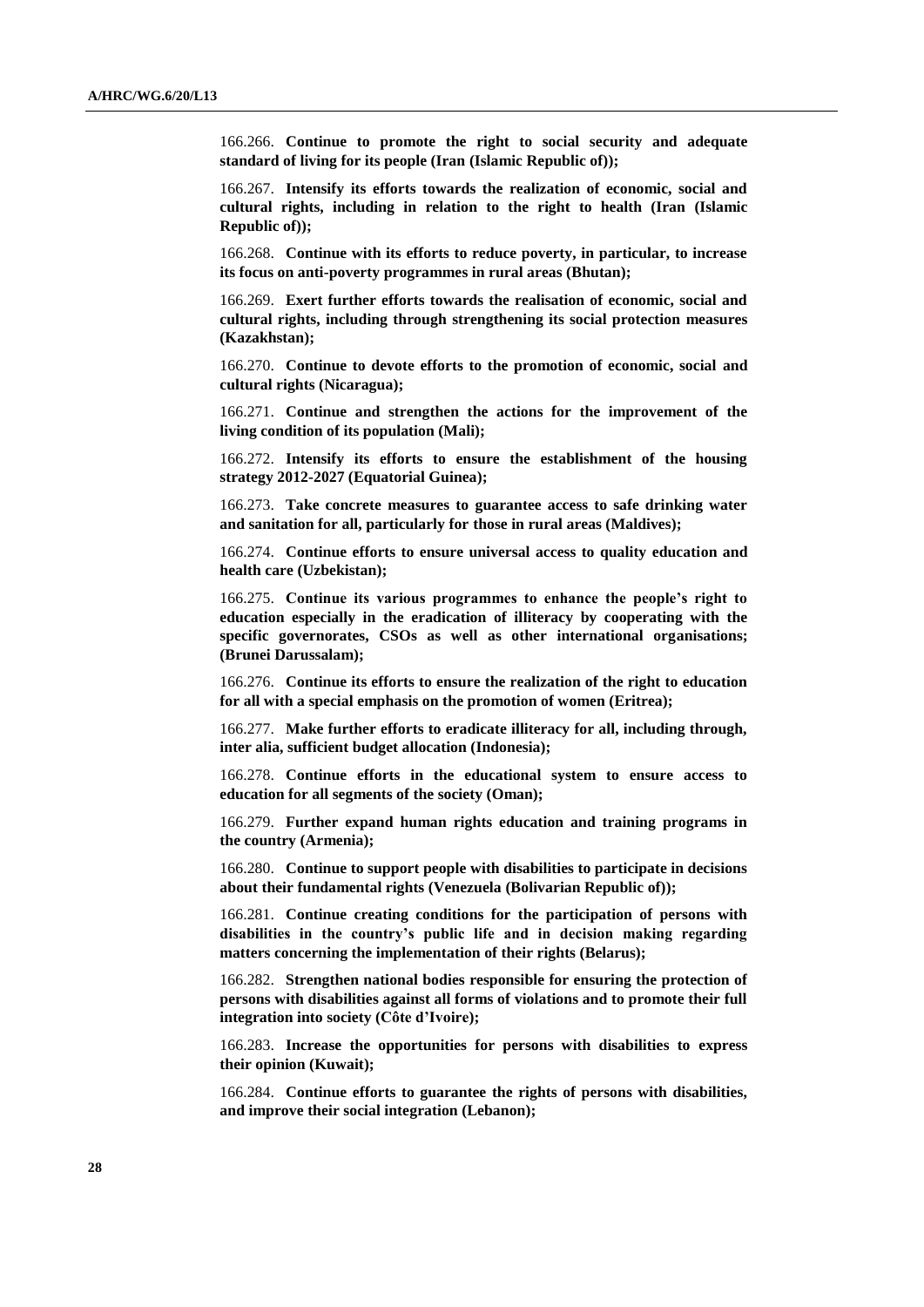166.285. **Promote tolerance and protect minorities and vulnerable groups (Senegal);**

166.286. **Address gaps in the protection of migrants rights (Nigeria);**

166.287. **Intensify and carry forward its efforts for combating illegal migration and effectively addressing its dangerous ramification; (Democratic People's Republic of Korea);**

166.288. **Further strengthen efforts in the area of preventing and combatting illegal migration, including through high sea risk boats (Greece);**

166.289. **Address legal gaps regarding illegal migration (Kuwait);**

166.290. **Enact laws and measures necessary to complement the Government's efforts concerning migration (Myanmar);**

166.291. **Urge business enterprises and private sector to participate in the process of comprehensive human development, based on the principle of corporate social responsibility including through voluntary and philanthropy initiatives (Sri Lanka);**

166.292. **Disseminate and expand the understanding of the concept of social responsibility of the capital and encourage businessmen and the private sector to contribute to a comprehensive human development process, including through voluntary initiatives and charity work (United Arab Emirates);**

166.293. **Exert greater efforts to promote corporative social responsibility of private enterprise, encouraging them to promote voluntary initiatives that contribute to human development of the Egyptian people (Venezuela (Bolivarian Republic of));** 

166.294. **Encourage the private capital to contribute to the national development process through the funding of charity work (Iraq);**

166.295. **Step up the efforts to combat all forms and manifestations of terrorism and extremism (Russian Federation);**

166.296. **Step up the efforts to combat terrorism in all its forms (Saudi Arabia);**

166.297. **Accelerate the adoption of the bill on the respect of human rights in the fight against terrorism (Burkina Faso);**

166.298. **Make all possible efforts to speed up the adoption process of the law to combat all forms of terrorism (Burundi);** 

166.299. **Pursue the fight against terrorism in compliance with human rights (France);** 

166.300. **Ensure the anti-terrorism measures in line with full respect for fundamental human rights while combating terrorism (Republic of Korea);**

167 **All conclusions and/or recommendations contained in the present report reflect the position of the submitting State(s) and/or the State under review. They should not be construed as endorsed by the Working Group as a whole.**